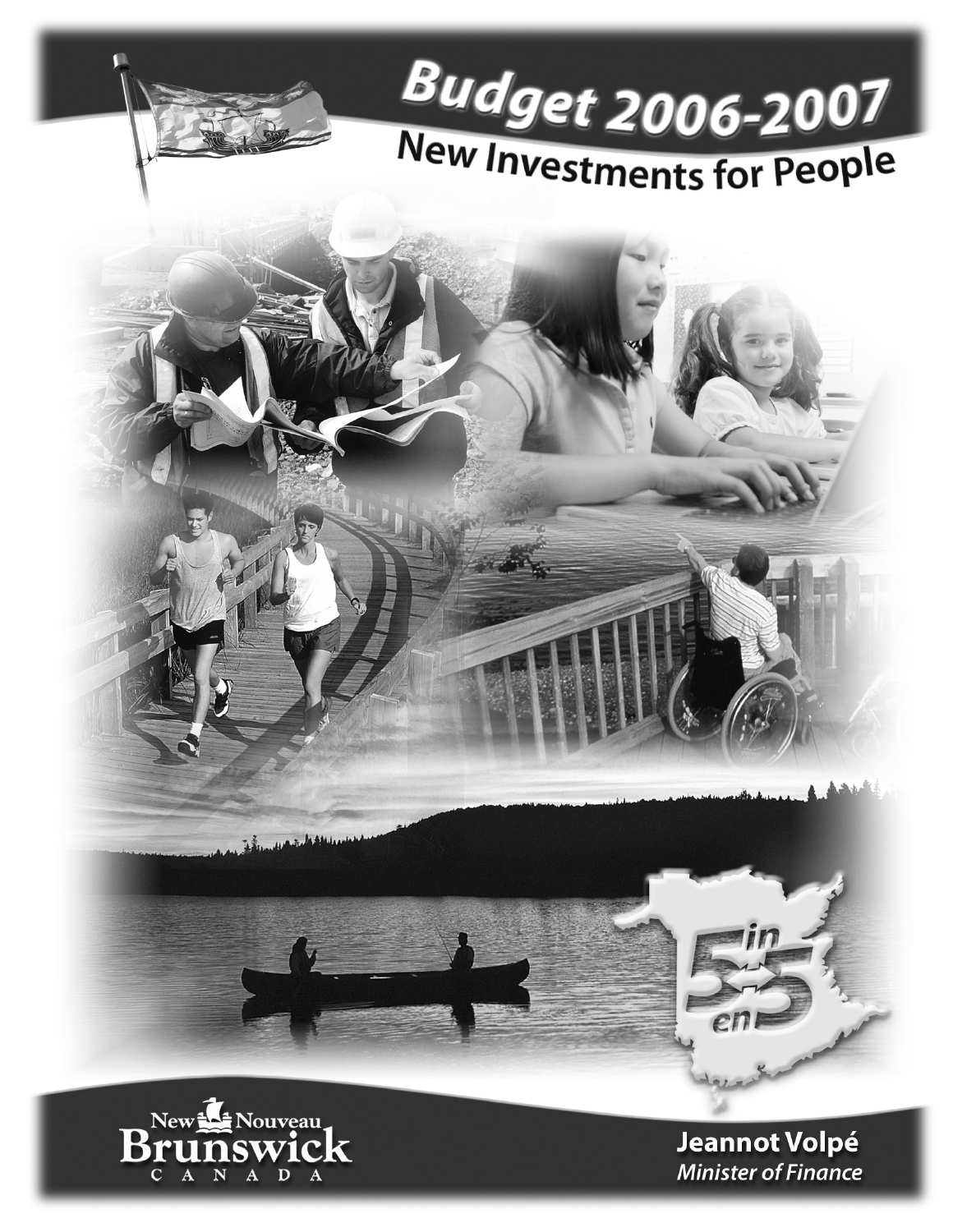**Budget 2006-2007** 

**Published by:**  Department of Finance Province of New Brunswick P.O. Box 6000 Fredericton, New Brunswick E3B 5H1 Canada

Internet: [www.gnb.ca/0024/index-e.asp](http://www.gnb.ca/0024/index-e.asp)

Tuesday, March 28, 2006

**Cover:**  Communications New Brunswick (CNB 3608)

**Translation:**  Debates Translation, Legislative Assembly

**Printing and Binding:**  Printing Services, Supply and Services



ISBN 1-55396-266-4

ISSN 0833-5680

Printed in New Brunswick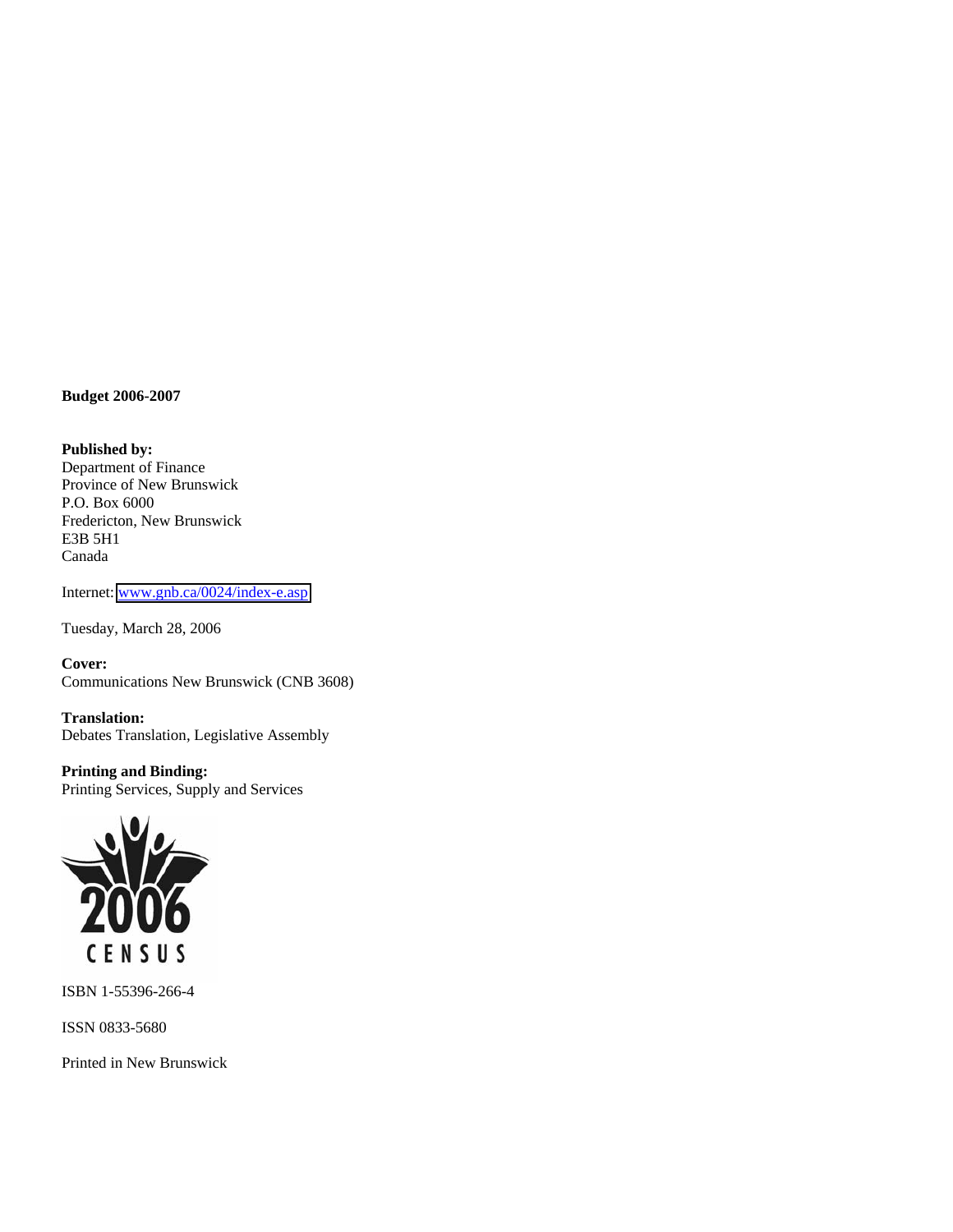# **Table of Contents**

| New Investments for New Brunswick, the Smart Province 11       |  |
|----------------------------------------------------------------|--|
| New Investments for New Brunswick, the Investment Province  13 |  |
| New Investments for New Brunswick, the Wellness Province 16    |  |
| New Investments for New Brunswick, the Clean Province  19      |  |
| New Investments for New Brunswick, the Inclusive Province 20   |  |
|                                                                |  |
|                                                                |  |
|                                                                |  |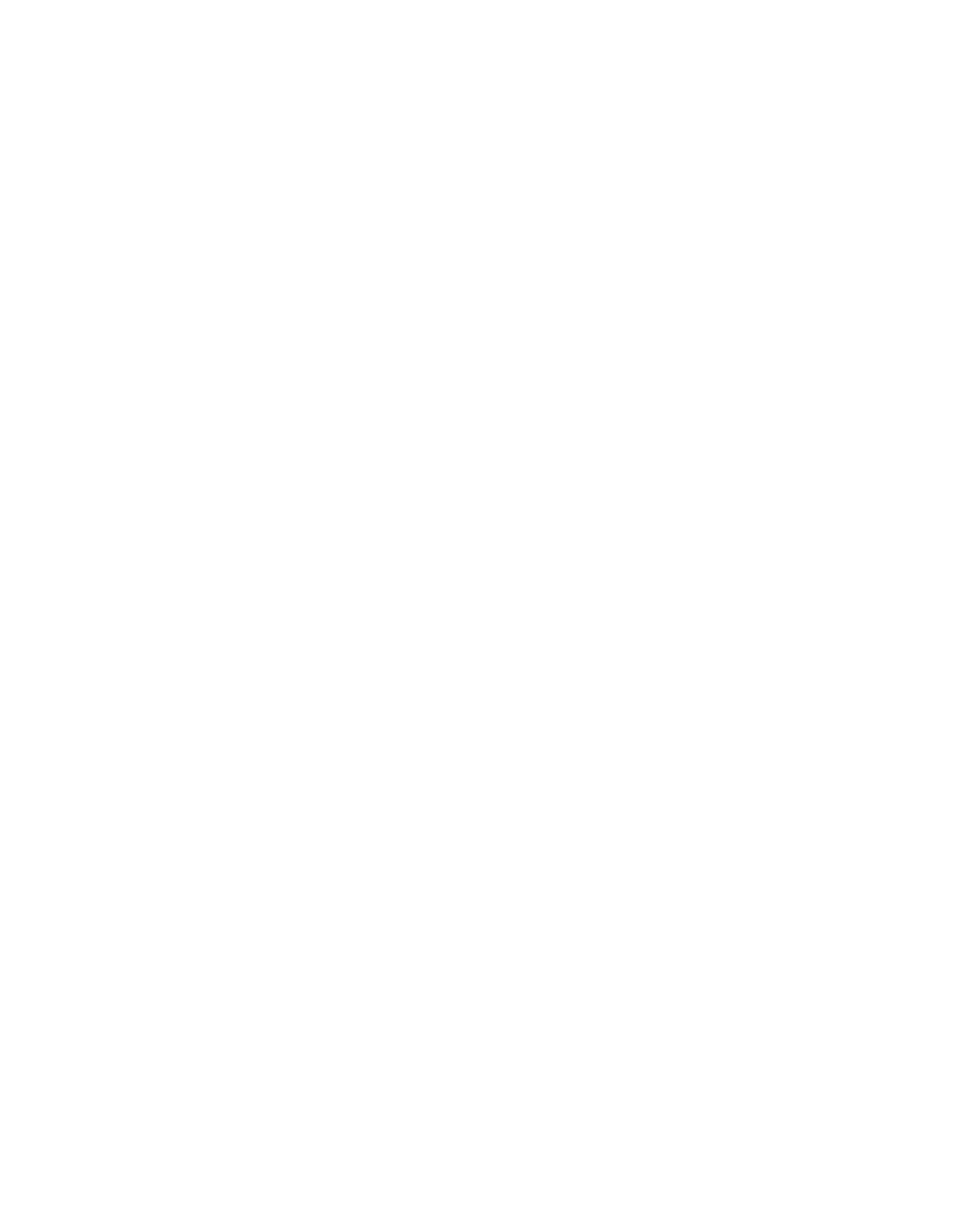# **Introduction**

Mr. Speaker, I am pleased to rise in the House today to present the 2006-2007 Budget.

This budget supports our vision of New Brunswick and our balanced approach. It builds on our results and our policies, further implements our commitments, takes steps in meeting the Premier's Five in Five Initiative and makes new investments for people.

Mr. Speaker, here are some of the highlights of the 2006-2007 Budget:

- \$2.46 billion for record investments in health and senior care, a 75 per cent increase since 1999;
- \$893 million for record investments in Kindergarten to Grade 12 education, including 240 new teaching positions;
- Over \$100 million in energy relief, including the rebate of the provincial portion of the HST on home electricity and heating fuels;
- \$28.8 million more for senior care, including covering nursing home health care costs and fully protecting the value of seniors' homes;
- \$17 million in additional personal income tax reductions for New Brunswickers, resulting in 50,000 New Brunswickers removed from the income tax rolls since 1999;
- \$20 million in tax reductions for New Brunswick businesses, including the reduction of the New Brunswick small business income tax rate to 1.5 per cent;
- \$25 million over five years for a new Wellness Infrastructure Fund;
- \$15 million for regional economic development funds in Miramichi, Restigouche-Chaleur and the Acadian Peninsula;
- \$26 million over two years in tax relief and incentives as part of our \$250-million, five-year Forestry Assistance Support Package to help our forestry sector;
- \$9.2 million for culture, including an additional \$1 million for our Cultural Policy and a new book policy;
- A 27.8 per cent net debt-to-GDP ratio, for the seventh consecutive annual reduction;
- And a \$22.2 million surplus for another balanced budget.

These items demonstrate the main goal of today's budget, New Investments for People. With this budget, we continue to live within our means, while making the investments needed to ensure a more competitive and compassionate New Brunswick now and for the future.

As we committed to in our platform, *Reaching Higher. Going Further.*, over 75 per cent of all new spending continues to be directed towards our top priorities of health and senior care and education.

Mr. Speaker, our government pursues a vision of a New Brunswick where we invest in people and where people invest in us to make our province a better place to live, work and raise a family.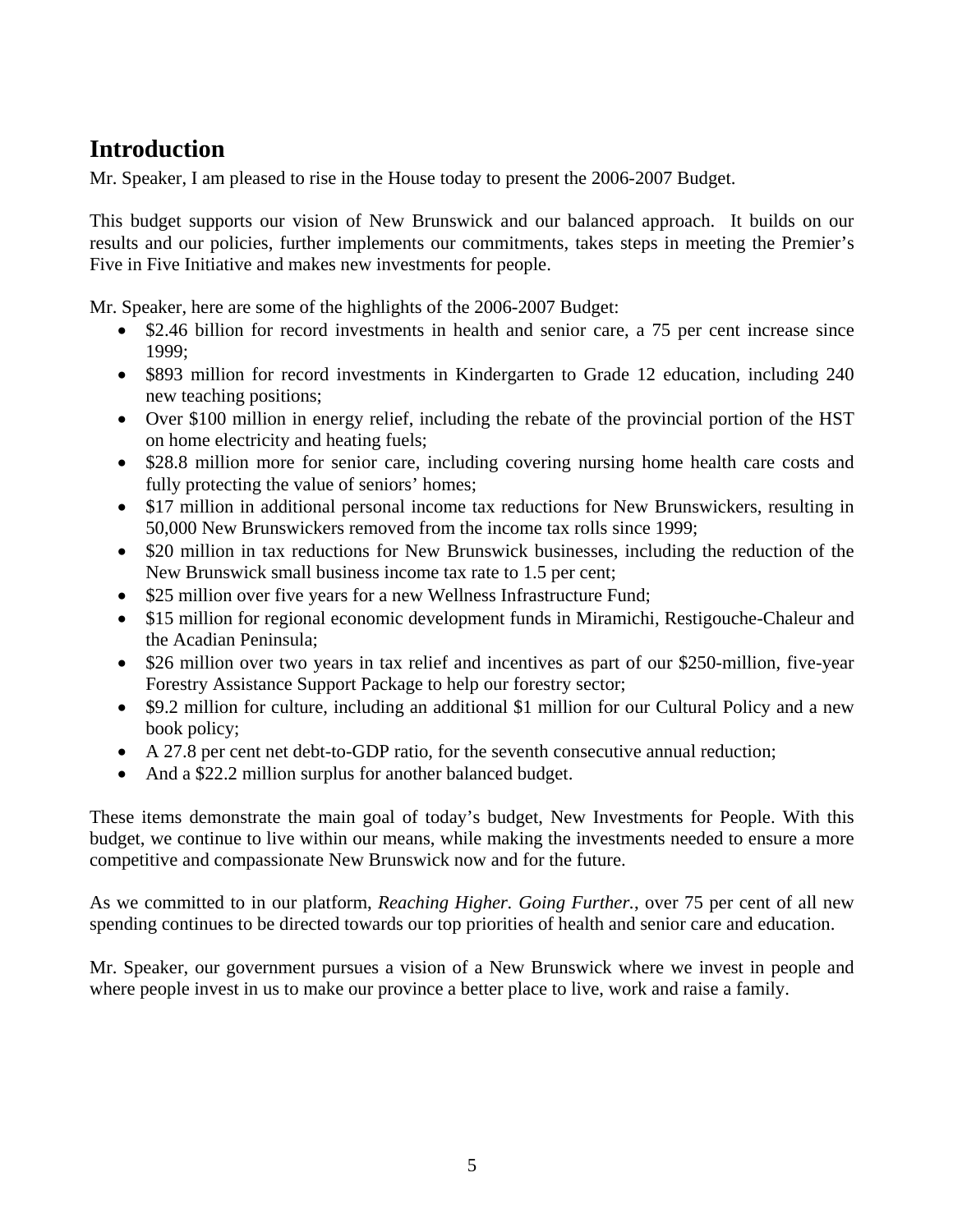This government listens to New Brunswickers and makes investments in people and their priorities. We have achieved great success together in recent years. The state of our province is good, and in many ways, better than it has ever been. However, we know it is not yet the best that it can be and that there is more work to do.

We are following a balanced approach combining economic success with social progress and effective government.

## **Record Achievements and Solid Successes**

Mr. Speaker, we have been working together with the people of New Brunswick and getting impressive results in key areas.

Employment in New Brunswick is at an all-time high. For two consecutive years, the annual unemployment rate has stayed below 10 per cent – the best results in almost 30 years. Today, 35,700 more New Brunswickers are working than when we first took office in June 1999.

The number of people on social assistance has fallen from 60,941 in June 1999 to 44,345 today, a decline of 27.2 per cent.

Average weekly earnings in New Brunswick have the second highest growth rate among provinces since 1999.

Mr. Speaker, record investments in health care are giving us more doctors and full-time nurses than ever before. We have been successful in recruiting 207 net new doctors and more than 700 new permanent nurses to care for New Brunswickers since June 1999.

Record Kindergarten to Grade 12 education investments are giving us more teachers, teaching assistants, and resources in the classroom and we have made significant investments in postsecondary education.

Taxes have been reduced and will continue to be reduced. Revenue measures included in today's budget will result in additional savings to New Brunswickers totalling \$82 million. With this budget, Mr. Speaker, New Brunswickers will benefit from cumulative provincial personal and corporate income tax savings totalling approximately \$1.1 billion since 1999.

We have reduced the province's net debt by an estimated \$139.3 million since our first budget. Debt service costs as a percentage of total expenditures are at their lowest level in over two decades.

We are the only New Brunswick government to have met the obligations of the balanced budget legislation over a designated four-year period and have once again brought in a balanced budget for this year.

Mr. Speaker, we are focussed on the future, building on our success and accelerating our progress by implementing the Premier's Five in Five Initiative. We will keep on getting results for people.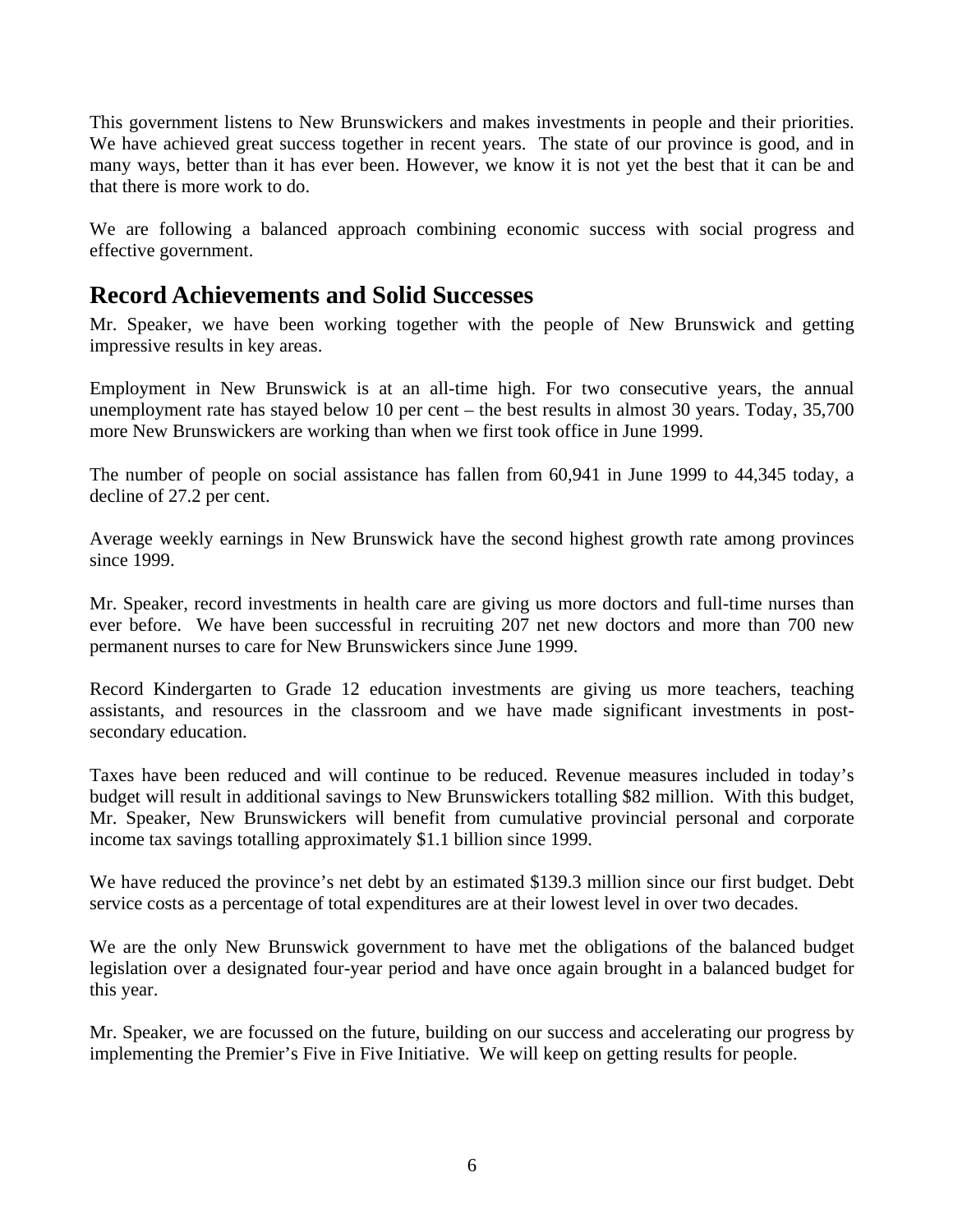# **Listening to New Brunswickers**

Mr. Speaker, this budget responds to what New Brunswickers have told us over the past year. We have listened to their concerns and their priorities.

Once again this year, we held a series of pre-budget consultations to seek the input of New Brunswickers including nine public meetings in communities across the province. The Premier and individual ministers also met with stakeholders. Many New Brunswickers responded to our Internet questionnaire or provided written comments. The input we received from this consultation process has helped us put this budget together.

New Brunswickers told us, Mr. Speaker, that health and senior care, education and children remain their top priorities. They noted that making government operations more efficient is a key to balanced budgets. They spoke of the need to invest in economic development and job creation, the need for relief from rising energy costs, and the need to provide opportunities for young New Brunswickers to stay and work in the province, and their desire for lower taxes.

All of this, and more, we have considered in developing the 2006-2007 Budget. I would like to thank everyone who took time to participate.

# **New Brunswick's Economic Outlook**

Mr. Speaker, I would like to review our province's economic performance over the past year and provide an outlook for 2006.

The Department of Finance estimates that New Brunswick's economy reported a solid performance in 2005, with real Gross Domestic Product increasing 2.3 per cent. However, the manufacturing and forestry sectors both here in New Brunswick and across Canada experienced some difficulty, owing to a higher Canadian dollar, increased energy costs and global competition. Despite this environment, many key indicators of economic progress showed a stronger performance than the previous year. For example:

- Private and public capital investment increased 5.5 per cent to a record \$4.6 billion.
- Foreign exports of commodities increased 13 per cent to \$10.7 billion, compared to a 5.8 per cent national increase.
- Manufacturing shipments rose seven per cent, above the rate of increase for Canada of 3.1 per cent.
- Average weekly earnings in New Brunswick rose 3.6 per cent, compared to the 3.1 per cent national increase.
- A measure of consumer confidence provincial retail sales rose 5.3 per cent, the strongest performance since 1999.

Mr. Speaker, these indicators demonstrate that our Prosperity Plan is working – the economy is growing and diversifying and creating job opportunities while becoming more competitive. In fact, since 1999, New Brunswick's real GDP per capita increase ranked third highest among provinces, while from 1987 to 1999, it ranked fifth.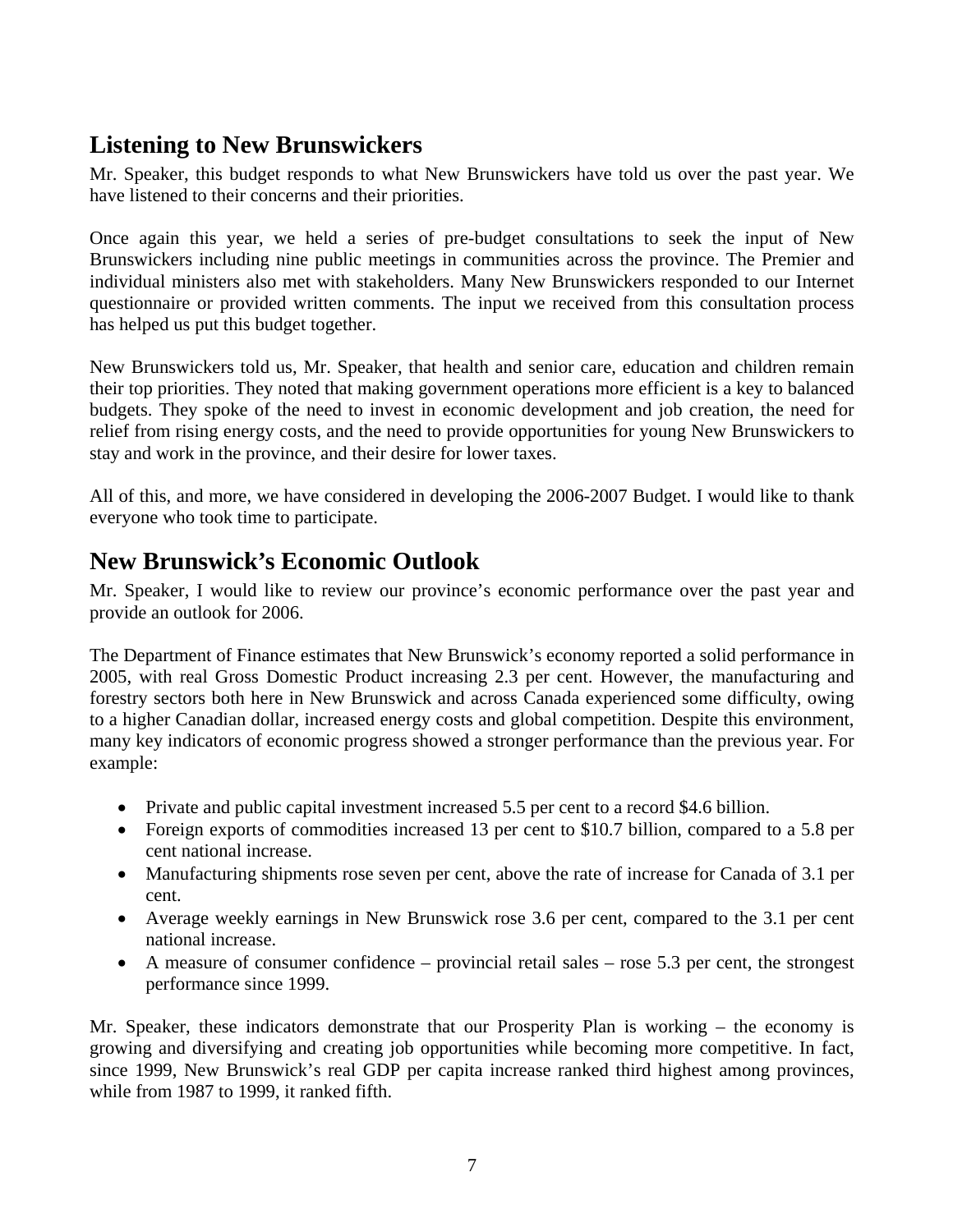Despite some setbacks in the forestry and manufacturing sectors, employment reached a record annual level of 350,500 in 2005. New Brunswick's annual unemployment rate fell to 9.7 per cent, the lowest level in almost 30 years and the second consecutive year below 10 per cent. The latest monthly numbers show employment has increased by a net 35,700 jobs since our taking office in June 1999.

While our economy continues to grow, we must not overlook the fact that not all sectors of the economy or regions of the province are growing and benefiting at the same pace. We know pulp and paper mill closures in smaller communities, and jobs lost in other sectors, have had a tremendous impact on workers and their families. Our government will continue to work in conjunction with the private sector, communities and workers to implement made-in-New Brunswick solutions to these circumstances.

Mr. Speaker, for 2006, private sector economists predict that real GDP growth in New Brunswick will be in the 2.2 per cent to 3.0 per cent range, with consensus growth of 2.5 per cent. The Department of Finance also expects economic growth to be at a similar level. Investment will again be an important driver of growth with several major projects currently underway in the province: the twinning of the Trans-Canada Highway between Fredericton and St. Leonard, the construction of the LNG terminal in Saint John, the refurbishment of the Point Lepreau nuclear power plant and the provincial government's 5.8 per cent increase to its capital budget. A record level of employment is expected in 2006, and the unemployment rate should fall again this year to a new, 30-year low.

# **2005-2006 Fiscal Update**

Mr. Speaker, I would now like to provide New Brunswickers with an update on the province's fiscal performance over the past year. As I stated last year, the 2005-2006 Budget continued the government's dedication to prudent fiscal discipline, while at the same time continuing to invest in priorities that matter to New Brunswickers.

I am proud to stand here one year later and say that our government has delivered on those priorities and we have done so with a balanced budget and an anticipated surplus of \$116.8 million for 2005-2006.

Operating revenue is expected to be \$152 million higher than budget, while operating expense is expected to be \$134 million higher than budget due to a number of additional investments in key initiatives and increased investments in health and education.

# **2006-2007 Fiscal Outlook**

Mr. Speaker, I would now like to provide a financial outlook for the coming fiscal year. I am pleased to announce this year's budget will be balanced with a surplus of \$22.2 million.

Operating revenue is projected to be \$6.231 billion, up 0.1 per cent from revised 2005-2006 estimates. Among the key factors constraining revenue growth in 2006-2007 is our new energy relief package, along with a number of other tax reductions. Together, these measures will serve to reduce our overall tax burden and provide energy cost relief to New Brunswickers.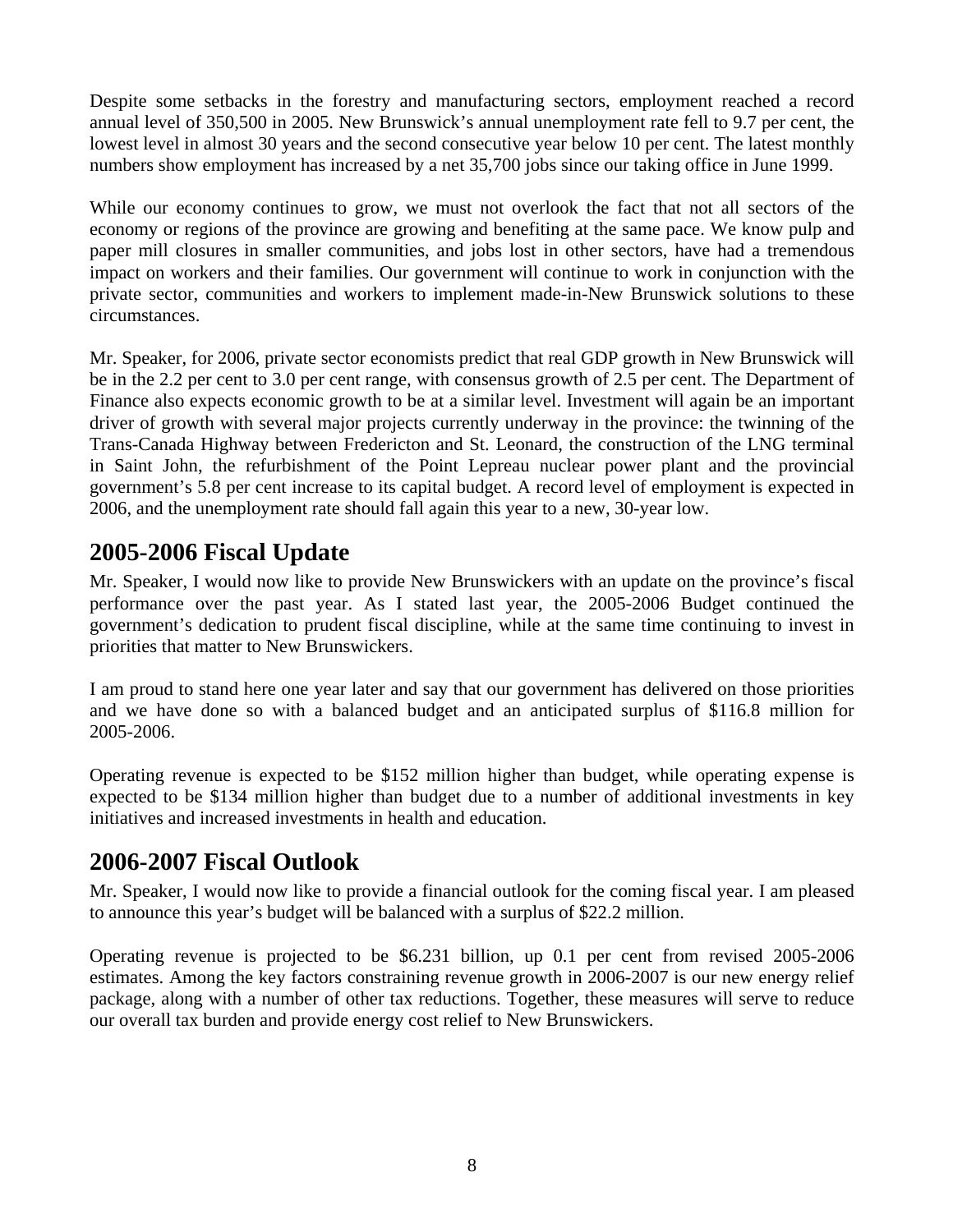

Operating expense is projected to be \$6.209 billion, up 1.7 per cent from revised 2005-2006 estimates.



Health and senior care and education and children remain the priority of New Brunswickers and the main areas of investment growth. Since 1999, cumulative new funding for health and senior care will now total \$4.5 billion and \$1.6 billion for education. At the same time, other government spending has had a cumulative increase of only \$113 million.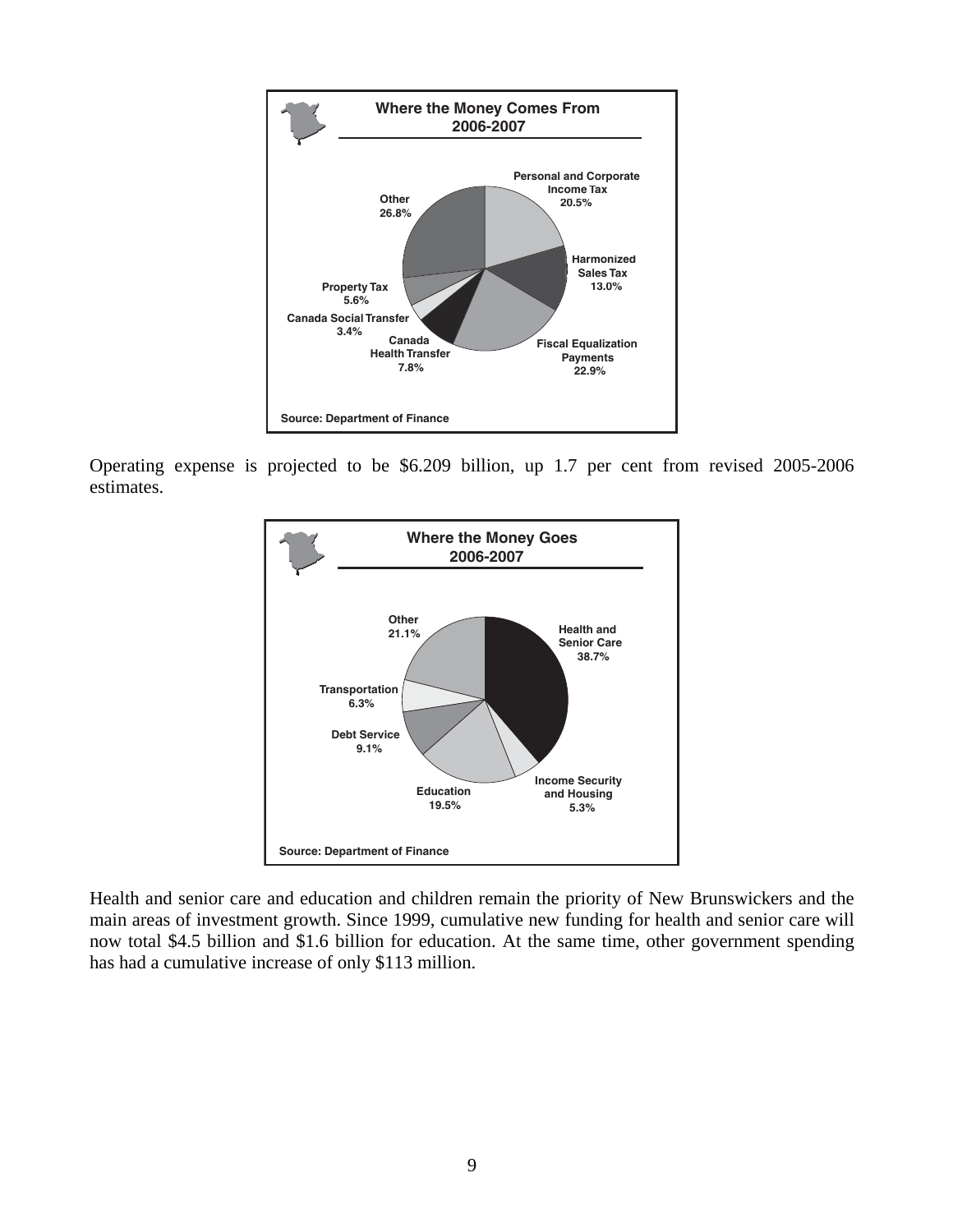

Mr. Speaker, on Dec. 7, 2005, this government tabled the *Fiscal Responsibility and Balanced Budget Act* to provide for greater fiscal accountability and transparency in government finances. Two of its fundamental elements are the commitment to balanced budgets over a designated fiscal period and reductions in the province's net debt-to-GDP ratio over successive fiscal periods. Under the proposed Act, for the designated fiscal period 2004-2005 to 2006-2007, this government is projecting a cumulative surplus of \$379.2 million, far exceeding the target of a balanced budget.

The province's net debt-to-GDP ratio is estimated at 27.8 per cent at the end of the three-year fiscal period, compared to 31.4 per cent at the end of the previous period, again meeting the requirements of the proposed Act. In fact, the net debt-to-GDP ratio is going down this year for the seventh year in a row.

This – combined with the cumulative reduction in the province's net debt of \$139.3 million since our first budget – reinforces our commitment to managing the province's net debt and managing smarter.

## **New Investments for People**

Mr. Speaker, this budget is about investing for the future by building on the foundation we have developed since our first budget: new investments for people, new investments in the priorities of health, wellness and education, new investments for the environment, and new investments for taxpayers and businesses. These investments are among many investments we are announcing today. This can only be done if we manage our fiscal resources smarter and work in partnership with New Brunswickers.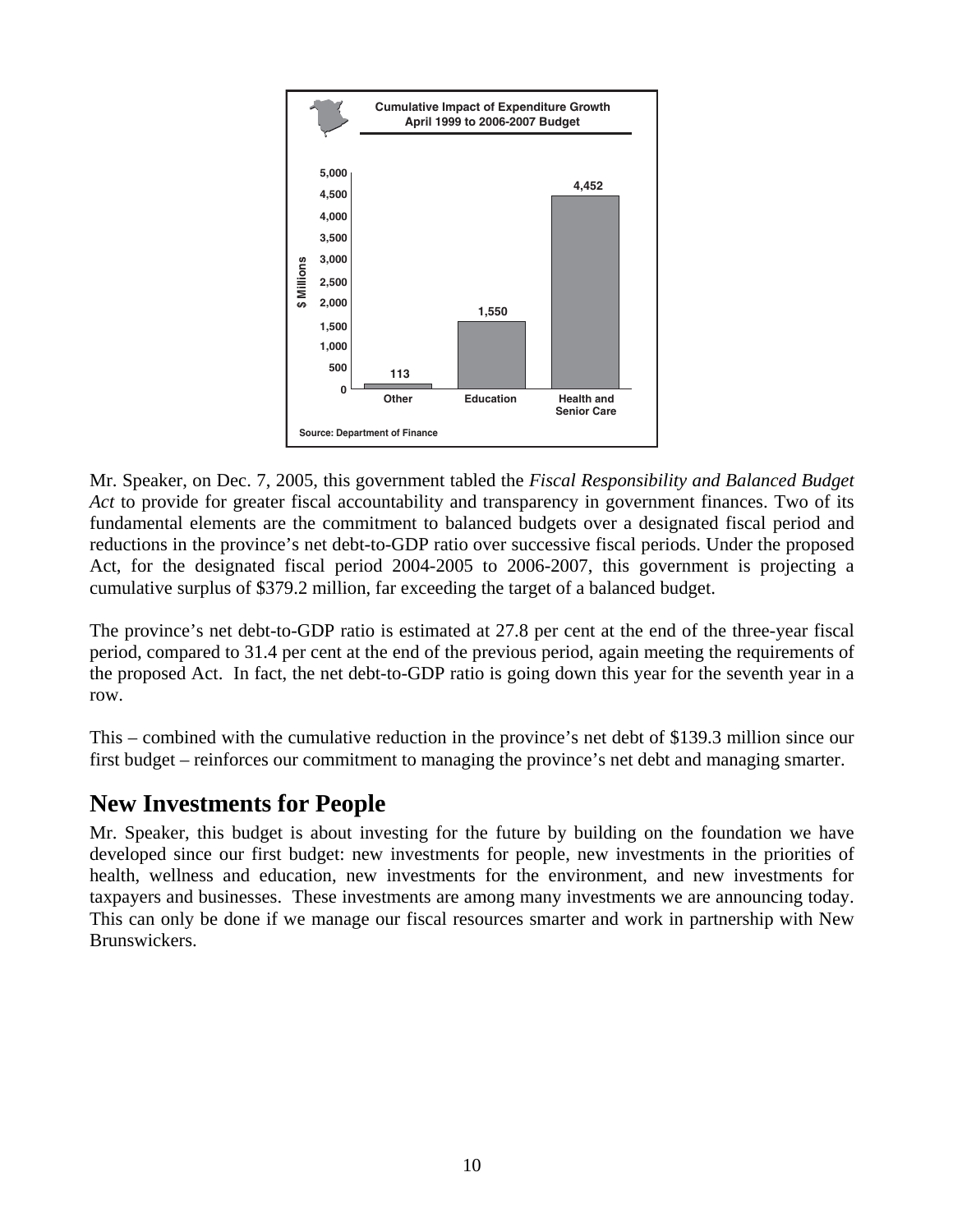## **New Investments for New Brunswick, the Smart Province**

Mr. Speaker, this budget includes significant investments to help achieve our goal of New Brunswick, the Smart Province.

This year's budget builds on investments in the Quality Learning Agenda to improve educational outcomes and raise standards while ensuring each child receives the best education possible. This budget also contains a number of initiatives to support and implement the findings of the MacKay Report on inclusive education.

Today's budget provides for total investments in Kindergarten to Grade 12 education of \$893 million, a \$37.5 million or 4.4 per cent increase over 2005-2006 spending. With this budget, direct spending per student will increase by \$2,362, or 48.4 per cent, since 1999.



Mr. Speaker, our government will continue to improve classroom composition and to support the objectives of the Quality Learning Agenda.

Since taking office, our government has made improvements in the student/teacher ratio by reducing class sizes and adding teachers.

I am announcing today that our government will do more.

Today's budget provides funding for an additional 240 teaching positions in 2006, bringing the total of new teaching positions added since 2003 to 650.

We will reduce maximum class sizes by a minimum of four students for all grades over the next four years, with an immediate reduction of one student per maximum class size in all grades in September 2006.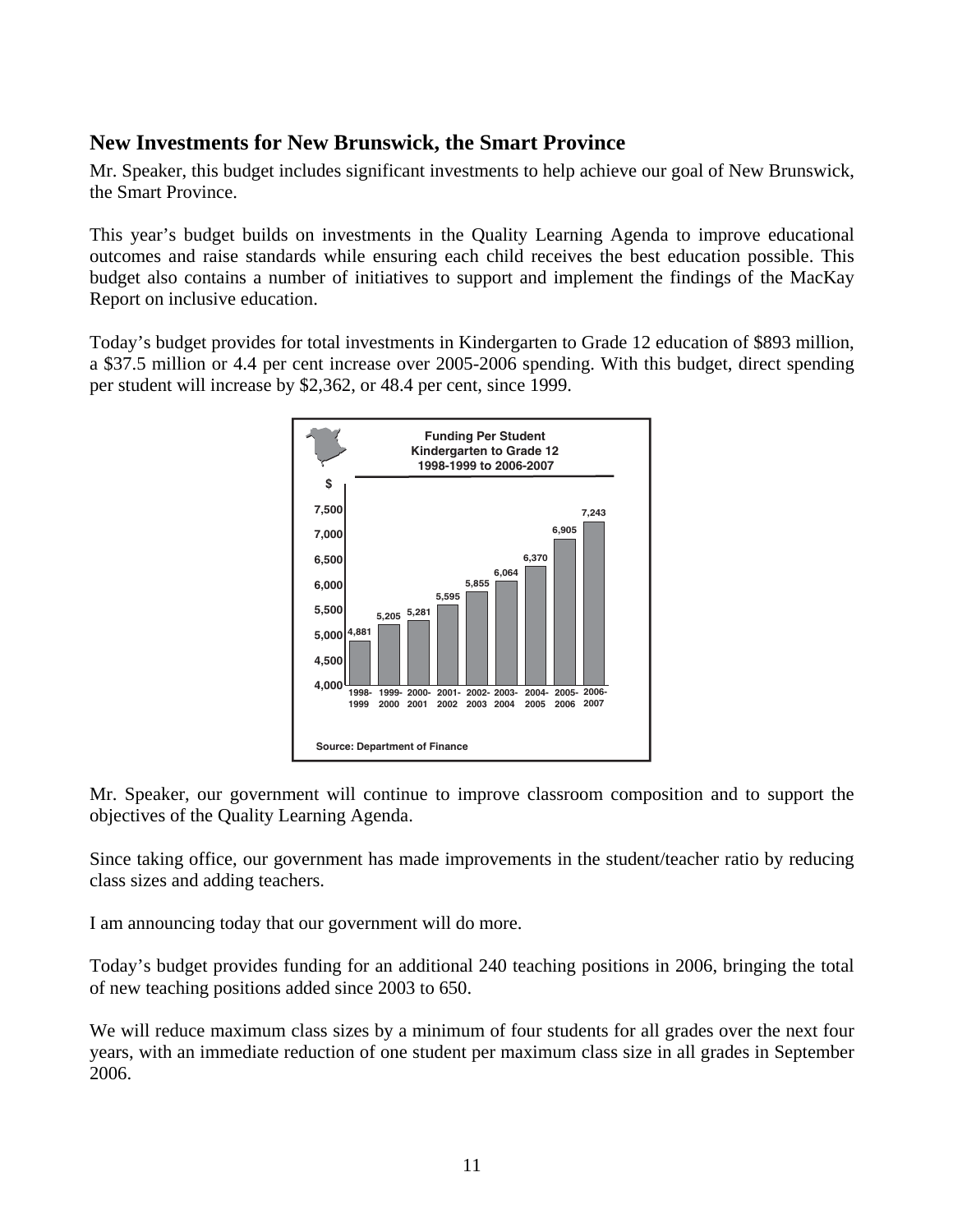Mr. Speaker, having well-trained and dedicated supply teachers available is very important in the learning process of our young New Brunswickers. I am pleased to announce today an investment of \$2.8 million to provide a wage increase for supply teachers.

Wages for supply teachers will increase from \$97 per day to \$113 for non-certified teachers and from \$105 per day to \$140 for certified teachers.

Classroom composition has been a concern of teachers and parents for some time. The governmentinitiated MacKay Report has been released, and the Minister of Education will conduct forums and engage stakeholders to discuss solutions to existing problems.

Beyond what is being announced today, this budget provides \$5 million for other initiatives to address classroom composition to be directed following the consultations. These are the next steps in what will be a multi-year initiative to address recommendations contained in the report.

Mr. Speaker, our government believes providing new technology to students is essential to New Brunswick's competitiveness in the 21st century.

In the fall of 2004, this government initiated the Dedicated Notebook Research Project to provide teachers and students in nine Grade 7 and nine Grade 8 classes in six schools with full-time access to a notebook computer. The preliminary results of this project have been promising, with children taking part showing improvements in writing, researching, simulating, problem solving and presenting and organizing their work.

In this budget, we are expanding that project. I am pleased to announce our government will invest a further \$9.4 million in 2005-2006 to supply notebooks to more Grade 7 and 8 students, expand the current research project to some Grade 9 students and provide all of our 7,500 teachers with the opportunity to obtain a notebook. Building on broadband access in our school system, Mr. Speaker, this will provide teachers with access to more tools and resources online and allow them to connect and communicate with students, parents and other teachers.

Mr. Speaker, in order for our workforce to excel in today's competitive global marketplace and for our economy to grow and prosper, we must increase our educational attainment and foster life-long learning opportunities. Today's students represent tomorrow's workforce.

I am proud to announce several other initiatives to help achieve this goal. We are increasing funding to universities and we will meet our commitment of a 13 per cent increase over this mandate by 2007-2008. This will mean by 2007-2008, annual funding to universities will have increased by over 34 per cent, or \$54.7 million, since we first came to office in 1999.

As stated in the Speech from the Throne, we will invest \$800,000 to establish a commission to better plan for the future of post-secondary education in New Brunswick.

We will also invest \$3.5 million in capital spending to renew the infrastructure of our provincial community college system.

Mr. Speaker, a major initiative in support of our goal of New Brunswick having the highest increase in the rate of workers with post-secondary education in Canada is the New Brunswick Tuition Tax Cash Back Credit. New Brunswickers will be able to begin claiming this credit in 2007 for eligible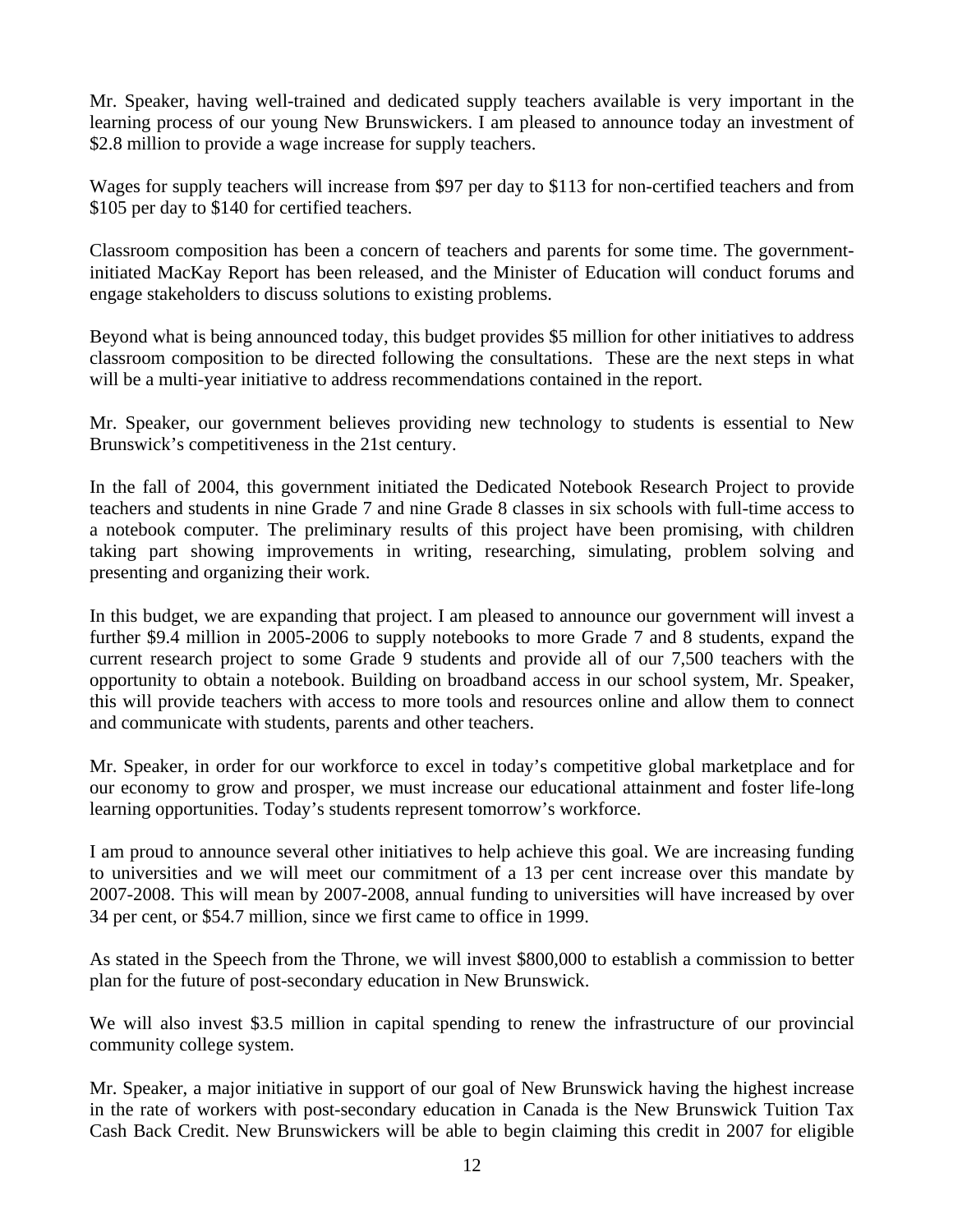tuition costs incurred in 2005 and 2006. This credit provides a tuition tax rebate equal to 50 per cent of eligible tuition costs incurred after Jan. 1, 2005 for individuals who have attended approved educational institutions. The maximum yearly tax rebate is \$2,000 and will be applied against provincial income tax otherwise payable, and the lifetime tuition tax rebate will be \$10,000. Students will have up to 20 years to redeem the full value of their credit. The estimated annual cost of this program once fully mature is \$63 million.

In the upcoming year, we will invest an additional \$1 million in the provincial library system to build quality and equitable services and to provide tutoring programs to foster literacy among students.

In the post-secondary education and training sector, this government will invest a further \$1 million in adult literacy programs and additional funds will be made available for enhanced apprenticeship training and other adult learning and skills initiatives.

Early learning and child care is very important to the future of New Brunswick. It is the starting point of our goal of New Brunswick, the Smart Province. We believe in supporting families throughout New Brunswick in making important child care choices that will set their children on the path of lifelong learning.

Mr. Speaker, I am pleased to announce that our government is investing \$3 million in 2006-2007 to provide additional increases to the wages of child care workers, building on investments announced last year. All eligible staff will receive an average increase of \$0.25 per hour, bringing the total increase for 2005-2006 and 2006-2007 to approximately \$1 per hour. As an incentive for further training and to assist with retention, trained staff will receive on average an additional \$1.55 per hour, for a total increase of \$1.80 per hour. As a result of these increases, regular staff will receive an hourly rate of \$9.60 and trained staff will receive an hourly rate of \$11.15.

One-time federal funding for early learning and child care in 2005-2006 and 2006-2007 totals \$31 million for New Brunswick. Spending on new provincial early learning and child care initiatives totalled approximately \$10 million in 2005-2006 and will increase to \$13 million in 2006-2007.

Today, I am pleased to announce the establishment of an Early Learning and Child Care Trust with the remaining \$8 million from the one-time federal funding. Child care operators, community groups and other relevant organizations can access the fund for renovations to existing facilities for the establishment of a pre-kindergarten program and curriculum development, equipment and material for pre-kindergarten, training for day care workers and incentives for providing new child care spaces for rural areas, infant care, and seasonal and shift work as required to meet community needs.

Although this federal funding will not be renewed in 2007-2008, our government will continue to maintain this new, increased level of spending on early learning and child care initiatives.

### **New Investments for New Brunswick, the Investment Province**

Mr. Speaker, competitive taxes are a key component of our Prosperity Plan building block to create a competitive fiscal and business environment and are a key commitment in our current platform. We are committed to lowering the tax burden on New Brunswick individuals and businesses in order to stimulate investment and innovation, create jobs and build economic wealth and prosperity.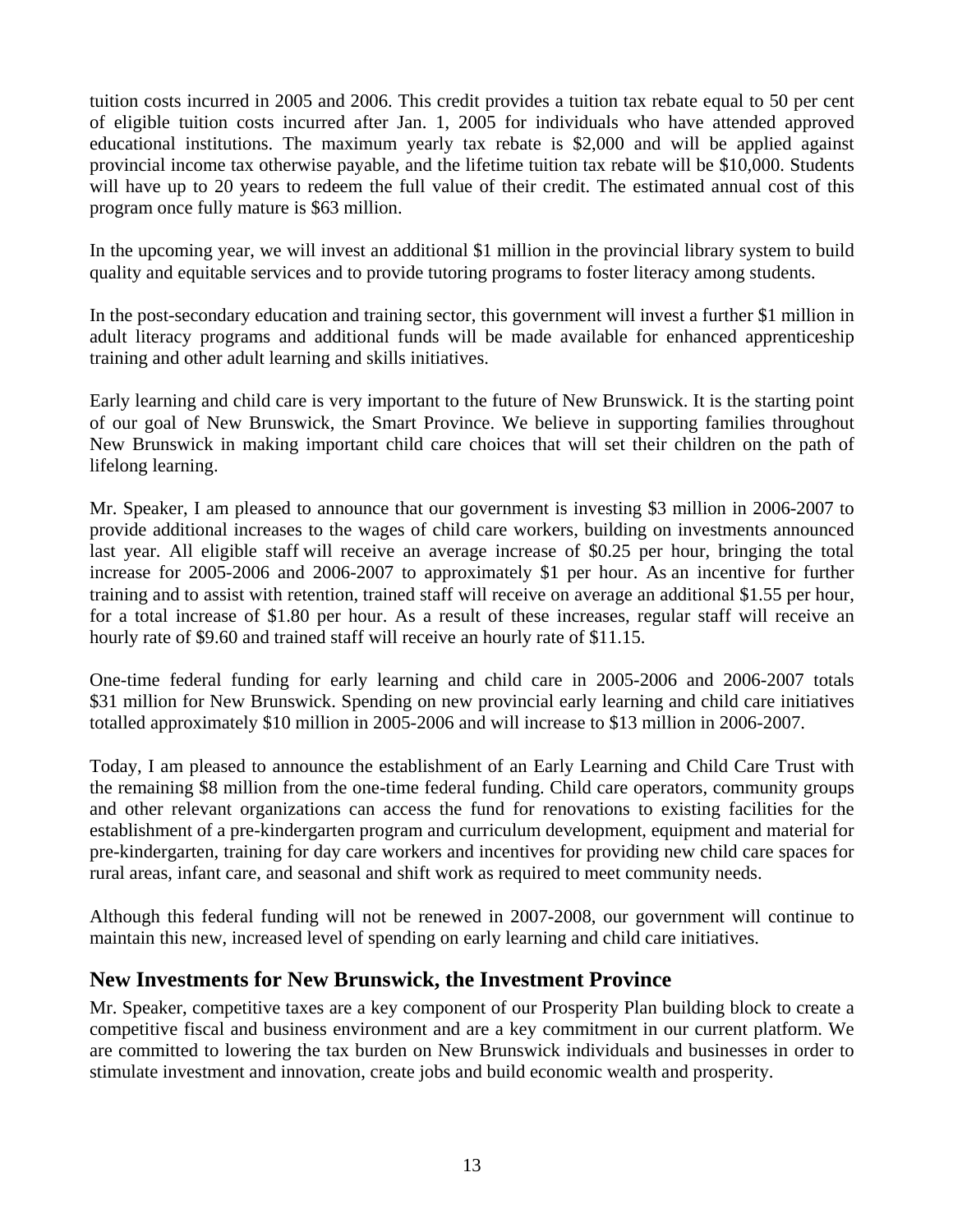The Premier's Five in Five Initiative sets as a goal that New Brunswick have the lowest tax burden east of Alberta and the biggest reduction in the unemployment rate in Canada within five years. Today's budget includes a number of measures to support this goal.

New Brunswickers currently enjoy the lowest provincial personal income taxes east of Ontario. Since 1999, individuals and families will have enjoyed cumulative personal income tax relief of \$774 million, with \$159 million in savings in 2006-2007 alone as a result of measures undertaken by this government. This includes measures in today's budget.

As part of the commitment to lower personal income taxes by five per cent in this mandate, the provincial income tax credit amounts and tax brackets will continue to be indexed to protect against inflation, providing an additional \$16 million in tax relief for families and individuals this year alone.

Mr. Speaker, this government is also committed to targeting greater relief to those most in need. Effective Jan. 1, 2007, we will enhance the Low-Income Tax Reduction such that all single tax filers with incomes up to \$13,750 and families with incomes up to \$22,000 will pay no provincial personal income tax. This will provide an additional \$4.8 million in tax relief in 2007. This meets our commitment set out in *Reaching Higher. Going Further.*

Because of initiatives introduced by this government, more than 50,000 New Brunswickers will not have to pay any provincial personal income tax when they file their returns for 2007 compared to the 1999 tax system.

As a result of measures taken by this government, single individuals with earned income of \$13,750 will pay no provincial personal income tax in 2007, a tax saving of \$625 compared to what they would have paid in 1999. One-earner families with income of \$22,000 will pay no provincial personal income tax in 2007, a tax saving of \$809 compared to 1999.

We have also made considerable progress in reducing corporate taxes, Mr. Speaker. Competitive taxes make New Brunswick more attractive for business investment and long-term growth and help diversify the economy. This in turn generates additional economic growth and increases the tax base to ensure the government can finance essential public services in the future.

Since 1999, cumulative corporate tax relief is estimated at \$359 million, with savings of \$88 million in 2006-2007. Since taking office, this government has lowered the small business rate from six per cent to two per cent. We currently have the lowest small business rate in the country, and that will fall further to 1.5 per cent effective July 1, 2006 and to one per cent the following year.

Additionally, the tax threshold will increase to \$475,000 on July 1, 2006 and to \$500,000 on July 1, 2007. This is the highest small business threshold in the country.

Today's budget also lowers the general corporate income tax rate from 13 per cent to 12 per cent effective Jan. 1, 2007, providing an estimated \$11 million in savings in 2007. Since taking office, Mr. Speaker, we will have lowered the general rate from 17 per cent to 12 per cent, the third lowest rate in the country.

These initiatives – combined with others in this budget – will help improve our overall tax burden while enhancing employment opportunities in New Brunswick.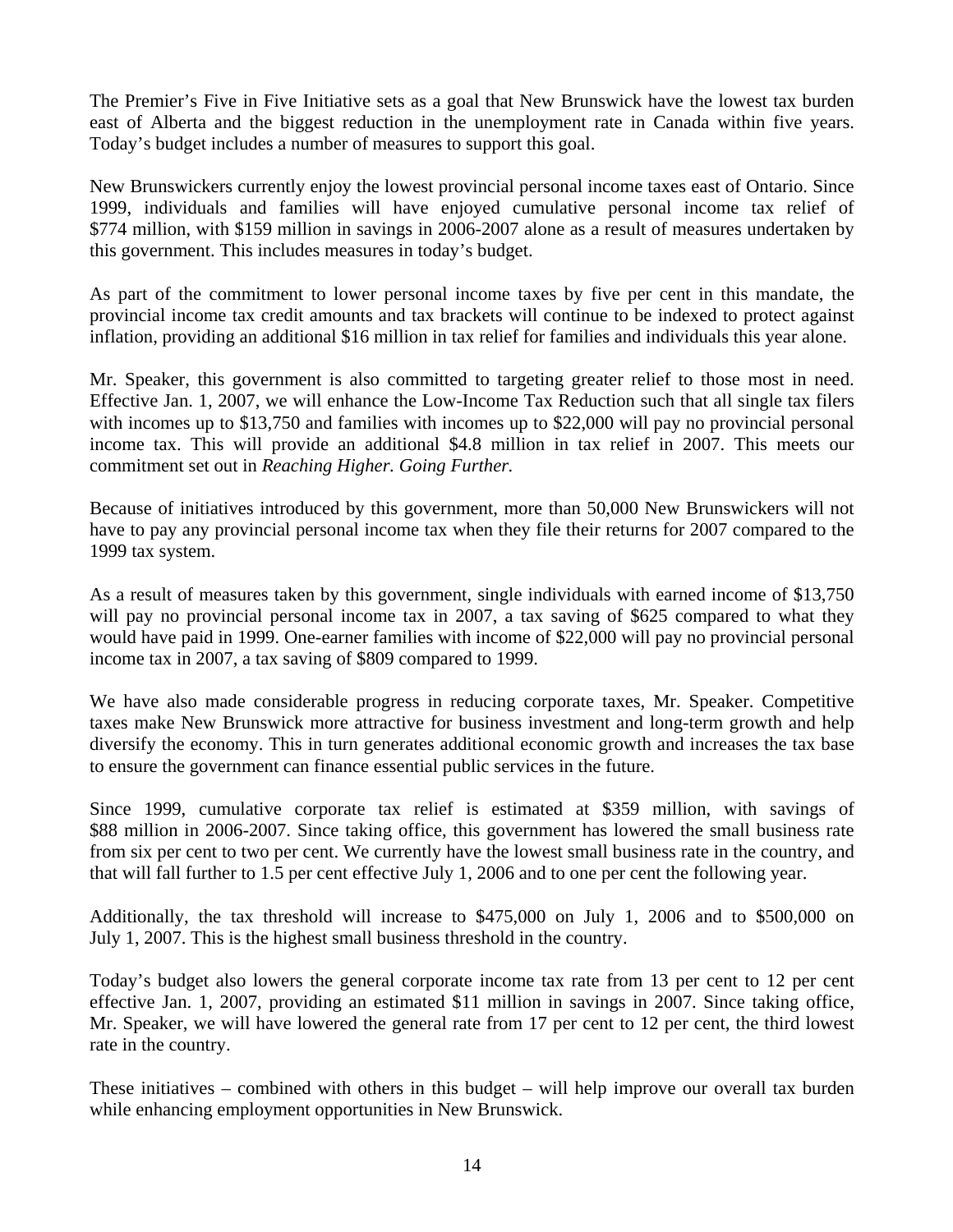Mr. Speaker, our government announced last December a \$250-million, five-year plan to help the forestry industry respond to current challenges in world market conditions. Part of this initiative is the commitment to eliminate the large corporation capital tax by the end of 2008. This tax will be reduced to 0.25 per cent in 2006, 0.2 per cent in 2007, 0.1 per cent in 2008 and eliminated for 2009. This will result in savings of \$7.5 million to New Brunswick businesses in 2006-2007 alone and an estimated \$45 million annually once eliminated. This is yet another step we are taking to make our economy more competitive.

Effective for investments made after March 31, 2006, a targeted Investment Tax Credit will provide incentive for qualifying forestry industries to invest in New Brunswick. Forestry companies will qualify for a rebate of 50 per cent of investments in manufacturing and processing equipment up to a maximum of 50 per cent of the provincial property tax paid for that year. This credit will be in effect for the 2006 and 2007 taxation years. Over the two-year period, this will provide an estimated \$18 million in assistance to the forestry industry, complementing the phase-out of the large corporation capital tax and the lowering of both the small and general corporate income tax rates.

As part of our \$250-million action plan for the forestry industry, private woodlot silviculture will be increased by 11 per cent in 2006-2007, while silviculture on Crown land will also be going up as part of a 25 per cent increase over five years.

Mr. Speaker, the mining industry continues to support thousands of jobs in our province. That is why we are renewing our commitment for an additional two years by providing \$2.5 million to the Advanced Mineral Exploration initiative.

This government's commitment to the New Brunswick agriculture sector will remain strong in 2006-2007 through continued investments in the Canadian Agricultural Income Stabilization (CAIS) Program. The CAIS Program is a demand-driven federal-provincial initiative to assist agricultural producers with fluctuations in farm income.

Through our Total Development Fund, this year valued at \$5 million, we will continue to support all our resource sectors, including fisheries, agriculture, aquaculture, forestry and mining.

As part of our increased funding for tourism, this budget also provides \$500,000 for increased tourism marketing in the key New York market and increased funding for le Pays de la Sagouine and the Fundy Trail.

Embracing Innovation is one of the four building blocks of our Prosperity Plan. Innovation is a prerequisite of a modern, competitive economy and will contribute to job creation. Our objective is to join the top four provinces in terms of R&D expenditures per capita by 2012. We are on the right track, with R&D expenditures per capita growing from \$205 to \$258 since 2001. Today, we are pleased to announce a further \$5 million investment in the New Brunswick Innovation Foundation Trust Fund, raising our investment in this important initiative to \$30 million.

Mr. Speaker, another way we have supported economic growth has been through our three regional development funds for Restigouche-Chaleur, the Acadian Peninsula and the Miramichi. These funds are working, supporting the growth of new and existing businesses and helping to sustain the record level of job creation and the decrease in social assistance in our province. This budget reaffirms our commitment to these regions, with a total of \$15 million – \$14 million ordinary budget and \$1 million for capital spending – for the three funds.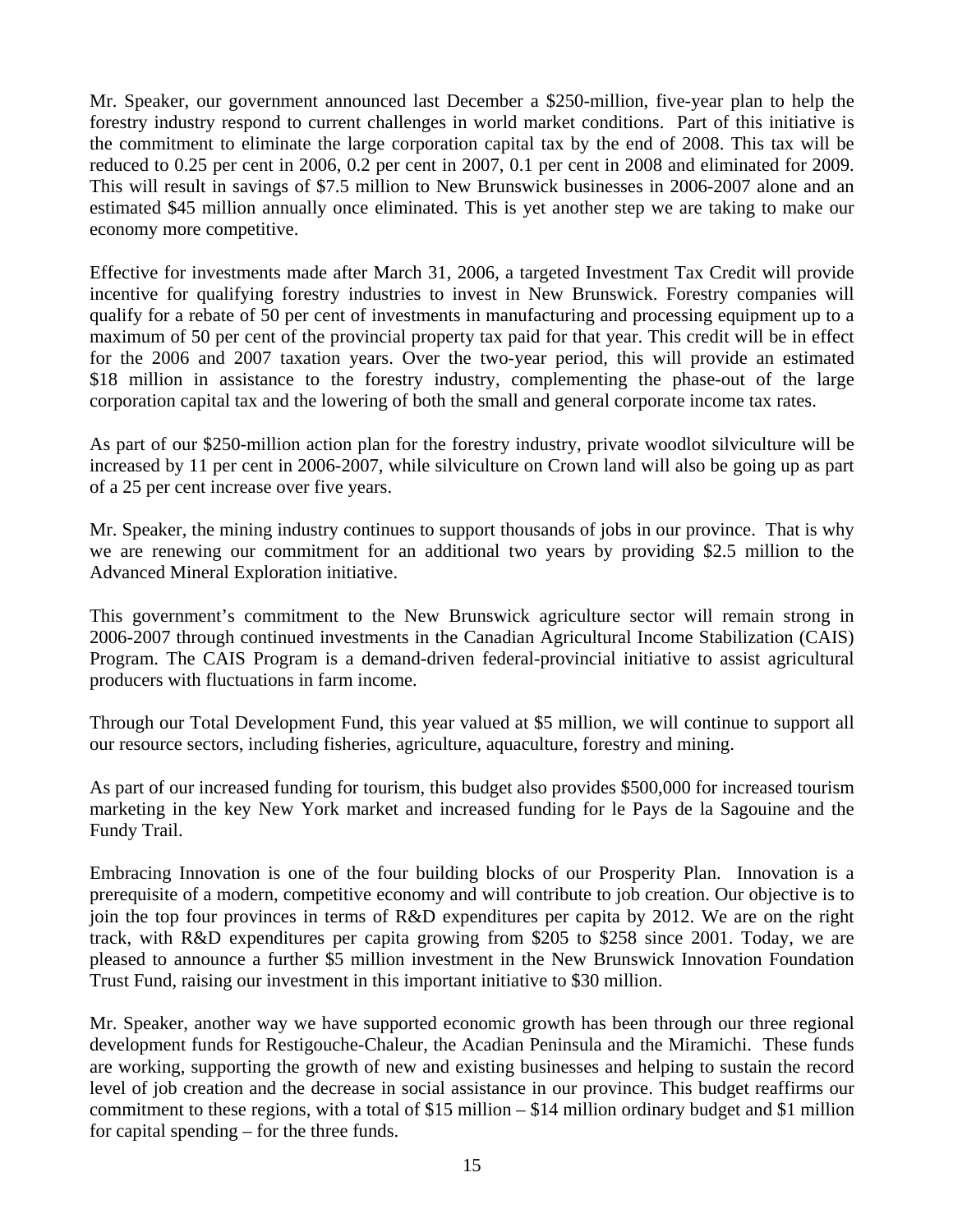While we work as a province to offer our young people the opportunity to study, work, innovate and live in New Brunswick, we also must work to attract educated people from around the world. Our new Immigration and Repatriation Secretariat will work to attract immigrants and help them settle in New Brunswick, as well as repatriate young New Brunswickers so they will pursue careers in their home province. This budget invests an additional \$500,000 in this worthwhile endeavour.

Mr. Speaker, I would like to highlight our investments in building strategic infrastructure as set out in our capital budget for 2006-2007. These initiatives build on our record of investing in New Brunswickers' top priorities of health and education, investing in job creation through more capital spending on highways and rural roads, and investing in strategic infrastructure and environmental protection.

Gross capital spending will increase by 5.8 per cent over last year to \$436.7 million – the sixth consecutive year it has increased. Investments in education for 2006-2007 will increase by \$12 million, or 26.1 per cent, to \$58 million, the highest-ever level of capital investment per student. Investment for new schools, as well as the repair and rehabilitation of existing schools, will address health and safety issues and improve the quality of the learning environment for students and teachers.

Mr. Speaker, capital spending for health will total \$90.8 million in 2006-2007, including \$13.7 million for diagnostic and medical equipment, \$72.7 million for capital construction and \$4.4 million for capital improvements.

The capital budget for the Department of Transportation is \$242.8 million. Investment in highway infrastructure will increase by \$12.3 million, or 5.5 per cent, over last year. In addition, there will be at least \$250 million in construction activity for the Route 2 developer-built portion of the Trans-Canada Highway. Mr. Speaker, this will be the highest level of road construction in New Brunswick history. It includes investments for Routes 11 and 17, the Trans-Canada Highway and improved border crossings. Under the Rural Road Initiative, \$42 million will be invested in the second year of our government's three-year, \$125 million commitment.

Our capital budget is an investment for today as well as for the future, and will help to create and maintain jobs and further improve access to, and the quality of, our public infrastructure facilities.

### **New Investments for New Brunswick, the Wellness Province**

Mr. Speaker, our government recognizes the path to future good health rests in life-long wellness, culture and sport and the increased physical activity of all New Brunswickers, especially our children. That is why this goal of the Premier's Five in Five Initiative is for New Brunswick to have the biggest increase in physical fitness participation in Canada. Increased physical fitness and activity will lead to longer, healthier lives for our residents and help restrain growth in the demand for health and senior care in the future.

While we place a greater emphasis on wellness, we will also continue to improve our health and senior care system.

For the present, this budget invests more in health and senior care than ever before, as total spending will rise to \$2.46 billion, an increase of \$136 million from 2005-2006 revised estimates. Compared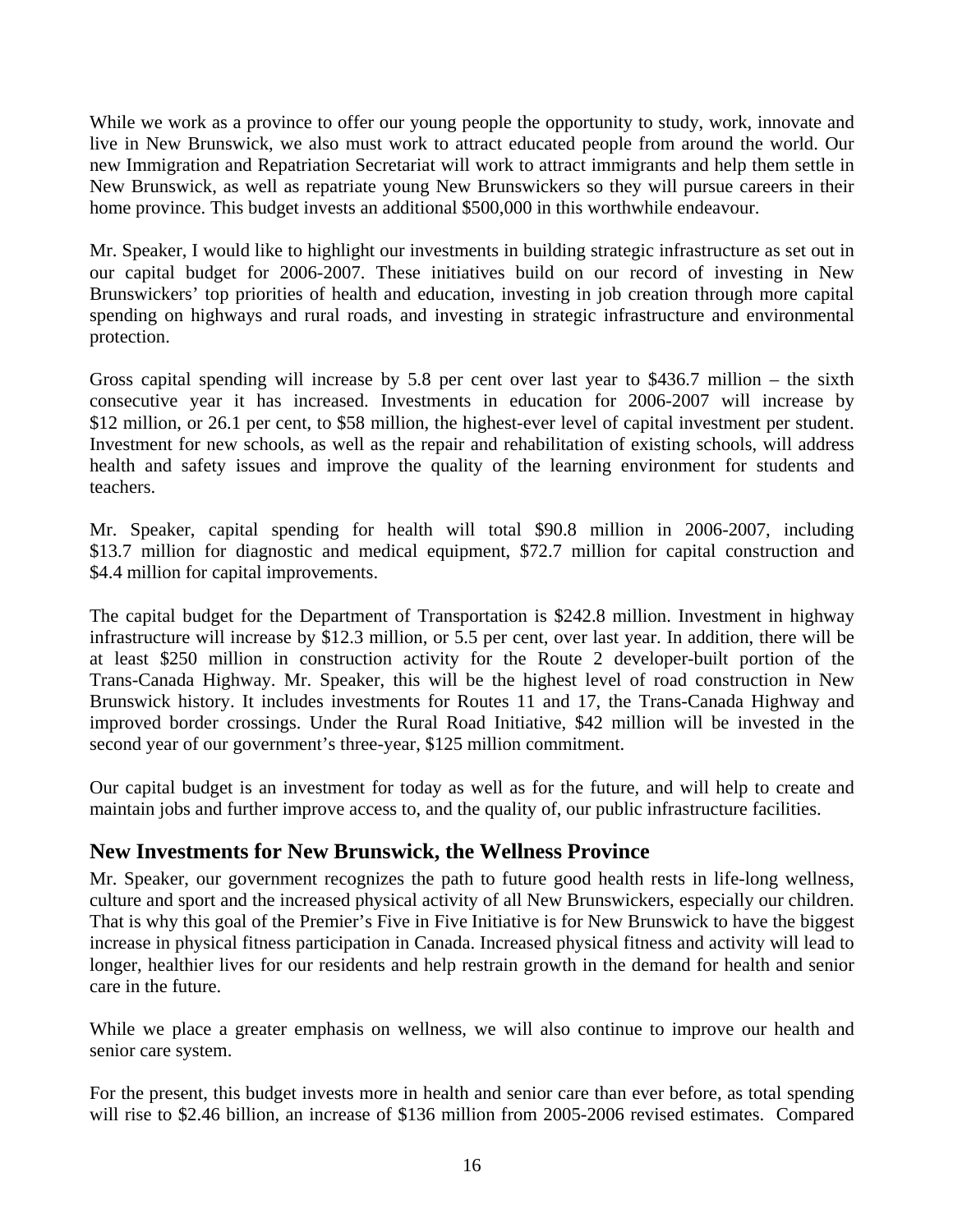to 1999, total investments in health and senior care have risen by more than \$1 billion on an annual basis, over a 75 per cent increase.



Investments are up, Mr. Speaker, and so are results. According to the 2005 patient satisfaction survey conducted by Statistics Canada, 90 per cent of New Brunswickers expressed satisfaction with their health care system. This is well above the national average of 85.5 per cent.

Clearly, the large majority of New Brunswickers support the measures we have undertaken to secure and enhance our health care system through the Provincial Health Plan, *Healthy Futures.* 

Mr. Speaker, in 2006-2007, we will continue to invest in the priorities set out in the Provincial Health Plan.

Our Physician Recruitment and Retention Plan, begun during our first 200 days in office, is one of which we can all be very proud. New Brunswick has one of the highest percentages of people with regular access to a family physician in the country at 93 per cent. Today, there are 207 more doctors working in the province than there were in 1999 and more than 700 new permanent nurses.

To build on this already impressive record, this year we will fund 27 new physician positions throughout our province, further improving New Brunswickers' access to family practitioners and specialists.

Mr. Speaker, our government is committed to providing New Brunswickers with better access to quality health care, including surgical access. In the coming year, we will invest \$4.4 million to improve surgical access. This will reduce wait time for surgical procedures.

This year we will conduct operational reviews at 16 surgical sites with the goal to identify areas where we can improve efficiencies. These reviews will involve looking at processes from pre-surgical screening through to the post-operative period.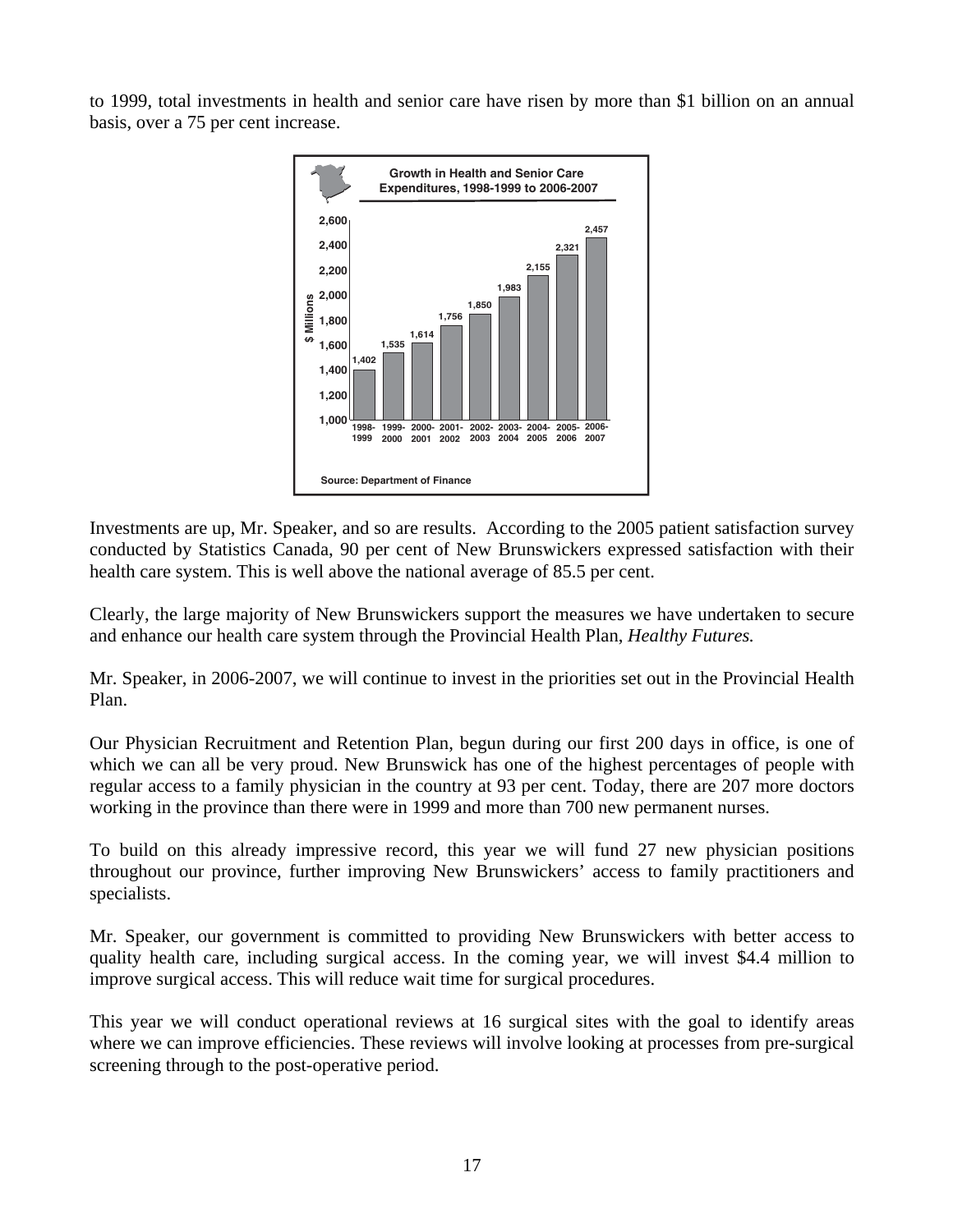As well, we will continue work on the development of a computerized registry of all patients awaiting surgery in New Brunswick from the time they have met with their surgeon, agreed to have surgery and are booked into the system.

Mr. Speaker, in 2005-2006, our government invested \$2.5 million to equip a third cardiac catheterization laboratory at the New Brunswick Heart Centre to meet current and expected demand for these procedures. This year, we will invest an additional \$3.6 million to fund these services and to improve cardiac care throughout the province.

This budget will invest an additional \$9.8 million more for the Prescription Drug Program, an additional \$39.6 million more for Hospital Services and an additional \$13.2 million more for Ambulance Services.

Through the Provincial Health Plan, we are on track to creating a patient-focused health care system that is sustainable into the future. Its vision is clear: provide the right care in the right way at the right time by the right provider at a cost New Brunswickers can afford.

Mr. Speaker, our government believes that seniors are entitled to dignity, respect and quality care. We value our seniors. We value all they have done and contributed to building our province.

Very soon after we took office, we modified the shameful policies of the previous government of forcing seniors to sell their homes to pay for nursing home care and of separating couples to live in separate senior care facilities.

This budget provides \$335.3 million in record funding for long-term care and nursing homes.

Also with this budget, Mr. Speaker, we will go further than ever before in protecting seniors' assets, not only protecting the homes and assets of seniors, but the value of their houses. Effective April 1, 2006, proceeds from the sale of the client's principal residence will be exempt for clients accessing residential services in nursing homes, special care homes and community residences.

As well, effective Jan. 1, 2007, the province will cover nursing home health care costs. The maximum amount that all residents will pay will be based on \$79 per day, which includes room and board costs. The cost to implement this measure is estimated at \$5.2 million in 2006-2007.

For special care homes, the Level 1 rate that operators receive will increase by \$6 per day, from \$36 to \$42, starting with \$2 on July 1, 2006 and an additional \$4 on Jan. 1, 2007. The Level 2 rate also will increase by \$2 per day on July 1, 2006, from \$68 to \$70.

Additionally, Mr. Speaker, the elimination of the grandfather clause for special care home residents has been moved up to 2006-2007 rather than 2007-2008 as previously announced. This will increase funding to special care home operators for clients whose condition has changed over time and who require more services. This budget also includes \$2.1 million to provide a 3.9 per cent increase for home support agencies, the majority of which will go to wages and benefits.

Wellness has been a recurring theme during the last two pre-budget consultations. In February, we acknowledged its importance with the creation of the Department of Wellness, Culture and Sport. Today, I am pleased to announce the establishment of a five-year, \$25-million Wellness Infrastructure Fund. This will replace – and build upon – the three-year, \$10-million Community Partnership Fund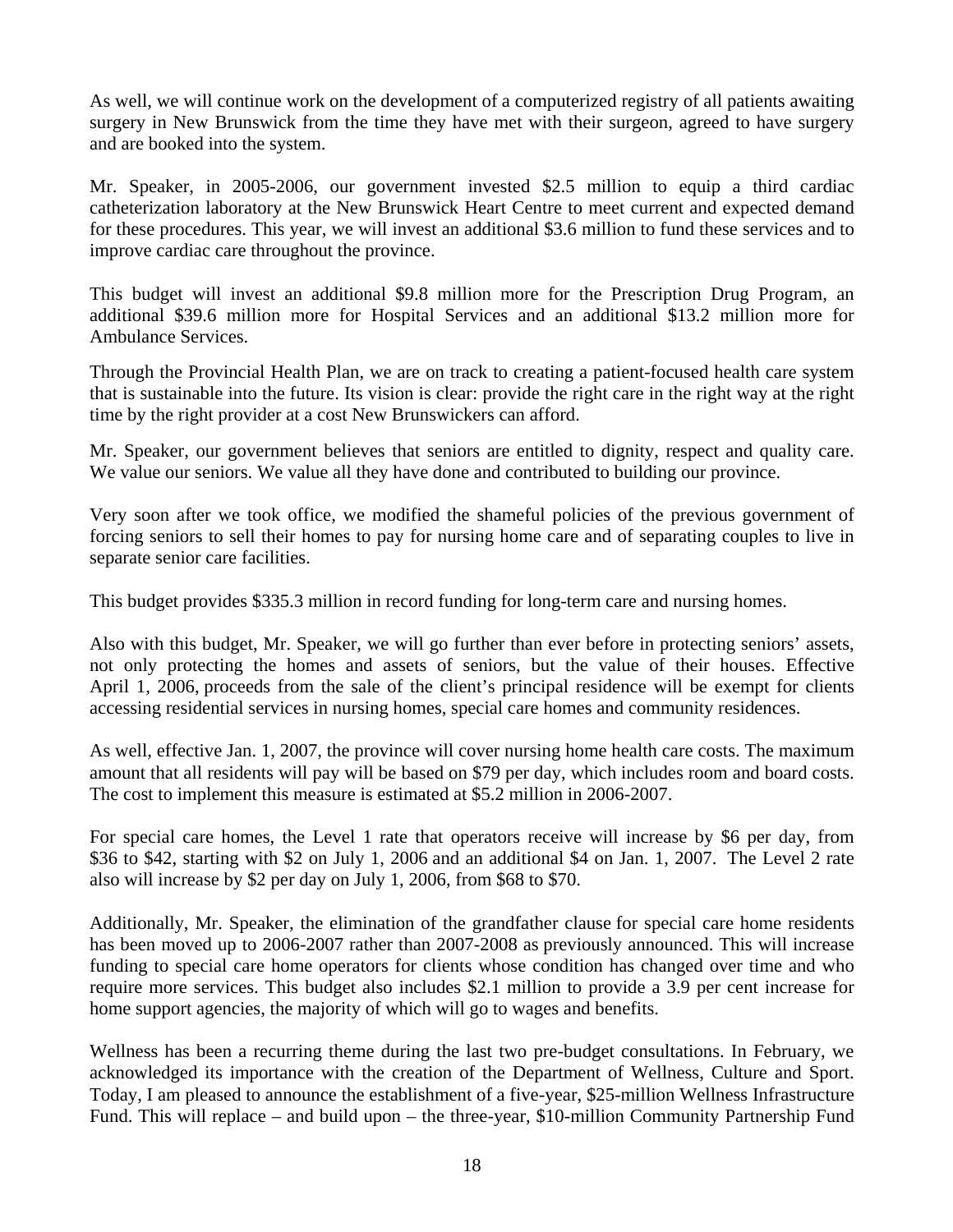that was announced last year. Through this fund, the province will provide funding support towards the capital cost of new or expanded sport and recreation facilities, playing fields, walking trails and other priorities.

Mr. Speaker, today's budget also makes investments for culture totalling \$9.2 million, including a new investment of \$1 million to implement the Book Policy and the second phase of the Cultural Policy we announced in the Speech from the Throne. This is the first year of a \$3 million increase over three years.

### **New Investments for New Brunswick, the Clean Province**

Mr. Speaker, the Premier's Five in Five Initiative sets as a goal that our province have the greatest reduction in air and water pollution in Canada within five years. Ensuring all New Brunswickers having access to cleaner air and water has always been a priority of our government. The creation of a single-focused Department of the Environment to coordinate activities in this direction was an important part of our recent government reorganization. In our capital budget, we have made strategic investments in environmental and rural initiatives.

Our government continues to make strategic investments to protect and clean up our environment. That is why funding for the Environmental Trust Fund will be pegged at \$5.6 million this year.

Furthermore, our government believes that another way to sustain a clean environment is to treat wastewater before it is returned to our ecosystem. That is why these types of investments and other green infrastructure projects will be funded through the \$24 million provided through the Canada – New Brunswick Municipal Rural Infrastructure Fund.

Mr. Speaker, the 2006-2007 Budget reflects our commitment to ensuring both incorporated and unincorporated areas of the province benefit from new infrastructure investments. As a result of successful negotiations with Ottawa last fall, the province secured a gas tax transfer deal that will result in \$146.1 million in infrastructure funding over five years. The province will invest \$30 million over five years in addition to the \$116.1 million gas tax transfer from the federal government.

Of this funding, Mr. Speaker, 63 per cent will be transferred to municipalities while 37 per cent will fund important infrastructure investments in unincorporated areas. The 2006-2007 Budget includes a total of \$17.5 million, of which \$11 million is directed to municipalities and \$6.5 million for unincorporated areas. This funding will support environmentally-sustainable infrastructure projects, among other initiatives.

In November 2004, the government announced a new, four-year unconditional grant mechanism for municipalities that results in stable, predictable and growing funding over the 2005 to 2008 period. For 2006, the municipal grant pool is set at \$65.3 million, an increase of \$2.5 million from 2005. In 2007 and 2008, all 103 municipalities will see a two per cent increase to their grant levels in each year. In total, Mr. Speaker, municipalities will receive funding increases totalling \$21 million over four years, relative to the 2004 level.

Public safety is at the foundation of our Prosperity Plan and the realization of the Premier's Five in Five Initiative. Safe communities help build a strong economy, as people and businesses will choose to live and prosper where they feel safe and secure. We are taking a two-pronged approach to building safer communities for all New Brunswickers. We will enhance policing services by providing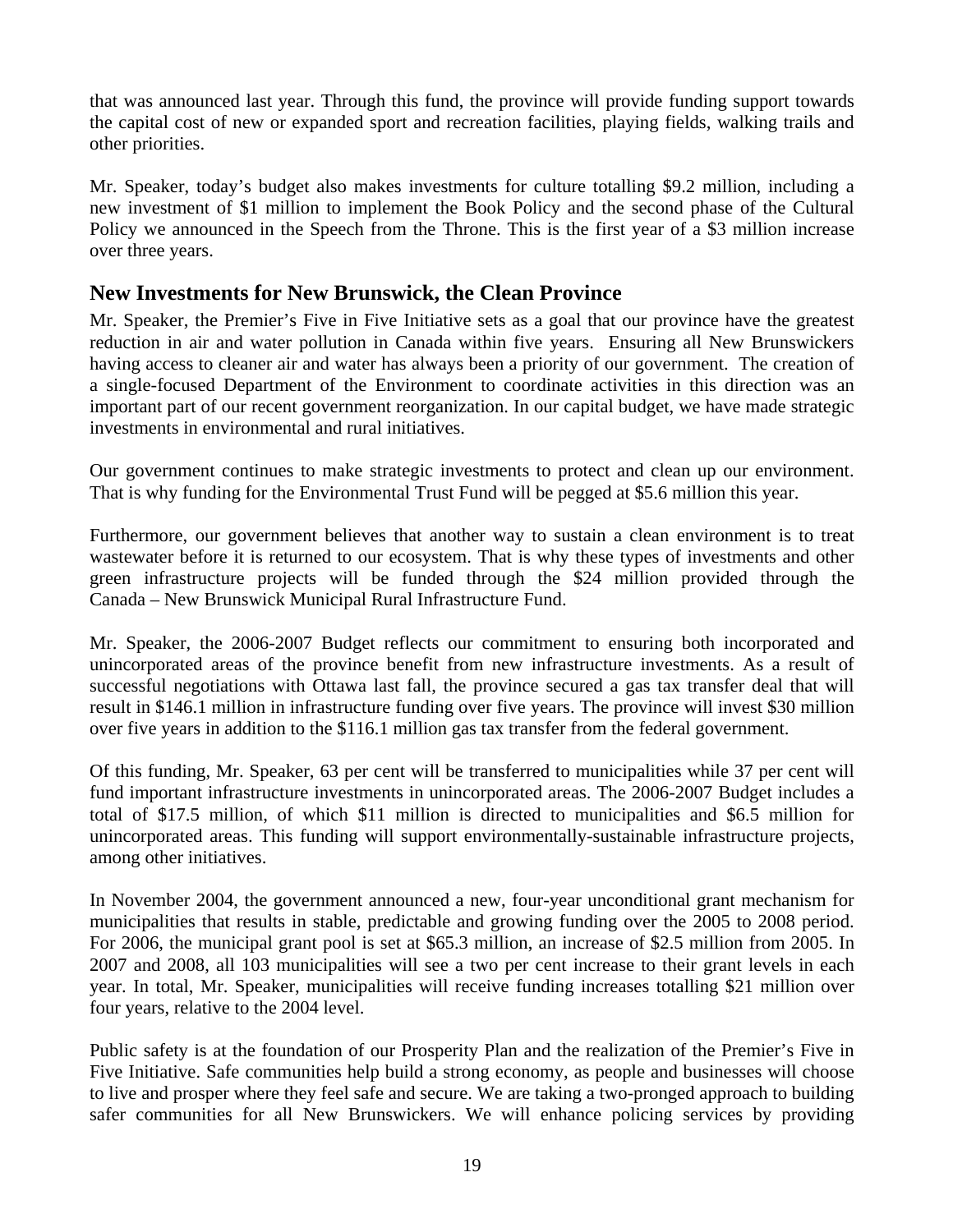\$7 million to the RCMP to provide high quality service to communities, particularly in rural areas, and to keep up with demands for specialized services.

We will also protect the public by investing in programs that will move those who come in conflict with the law away from crime and towards productive lives in our communities. We announced \$500,000 as an initial investment to begin planning for the replacement of the Moncton Detention Centre in the capital budget, as one of our many strategic public infrastructure investments. An infusion of \$700,000 will ensure that those who must be held in custody are placed in a safe and secure environment and that necessary rehabilitation and integration programs, services and interventions are in place to build a strong community infrastructure and reduce crime.

### **New Investments for New Brunswick, the Inclusive Province**

Mr. Speaker, our government has always focused on generating increased prosperity for all New Brunswick residents, no matter what region of the province or under what circumstances they live. Whether through low-income tax reductions or gas and heating fuel assistance, this government has provided help for those in need.

The fifth goal of the Premier's Five in Five Initiative is centred on New Brunswick having the largest reduction in the poverty rate in Canada. This can be accomplished by working in partnership with all levels of government on a common theme – creating more opportunities to learn and find employment.

Mr. Speaker, we have heard the concerns expressed by New Brunswickers loud and clear over the past few months on the proposed power rate increases being contemplated by NB Power. While we agree that users should pay for the cost of services, the rate increase facing New Brunswick residents and businesses is significant. With today's budget, we intend to help our people and businesses deal with the impact of the proposed rate increases. We are today announcing major energy cost relief that will benefit all New Brunswickers.

The first component of our energy relief will be to cap power rate increases to eight per cent this coming year for any category of consumers. This compares to the proposed average rate increase of 11.4 per cent. This will result in savings to New Brunswickers of an estimated \$46 million in 2006-2007, relative to the proposed rate hikes. We have also directed the NB Power group of companies to seek further efficiencies in their operations in order to protect consumers from future rate increases.

The second component of our energy relief provides additional benefit to residential users. Effective July 1, 2006, a rebate of the provincial portion of the harmonized sales tax on home energy costs will be provided. This will apply to all types of home energy including heating oil, electricity, natural gas, propane, wood and kerosene. This rebate is expected to save New Brunswickers \$45 million in 2006-2007, with an estimated full-year saving of \$55 million.

The creation of the Energy Efficiency and Conservation Agency this past fall was an important stepping-stone to providing consumers, homeowners and businesses with the information, financial and technical assistance to help them reduce their energy consumption. This budget contains \$11.9 million for this initiative, including \$8 million for Agency programs and operations, \$3.4 million for loans and advances for residential energy conservation projects and \$500,000 in HST rebates on home energy improvement work.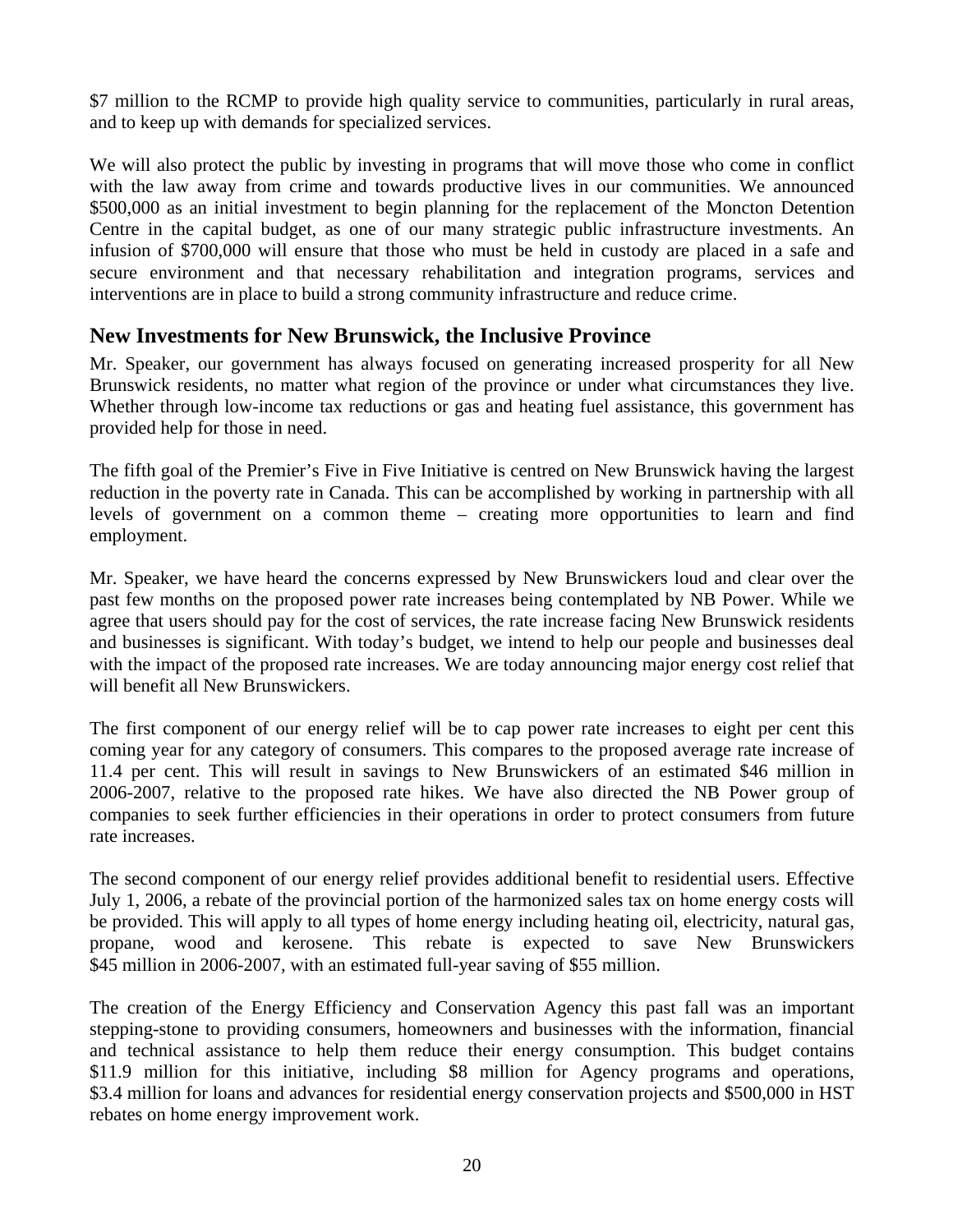In addition, the budget of the Department of Family and Community Services contains \$4.8 million for a joint initiative with the Agency and federal government to provide grants to low-income households to help improve the energy efficiency of their homes.

Helping those who need help the most has been an objective of our government since day one. This budget announces increased funding of two per cent for social assistance rates and two per cent for Community Volunteer Agencies. Gas and heating fuel assistance totalling \$1.7 million and an investment of \$1.9 million for the Family Support Orders Service are also included in this budget.

Combined, the measures included in this budget will provide estimated energy relief to New Brunswick residents and businesses of over \$100 million in 2006-2007. Mr. Speaker, we have heard New Brunswickers' concerns on proposed energy rate increases loud and clear, and we have acted.

Mr. Speaker, this year will also mark continued significant investments of \$3.1 million in the areas of the Better World for Women and the Wage Gap Action Plans. This government is committed to the reduction of violence against women and their children as well as reducing the wage gap. A number of important initiatives will be implemented over the course of the year.

If we all work together in partnership – governments, volunteers, ordinary New Brunswickers and social agencies – we will accomplish the Premier's goal of making our province the Inclusive Province.

# **A New Relationship with the Federal Government**

Mr. Speaker, our government is pleased with the new, dynamic partnership and spirit of cooperation we have developed with the current federal government.

We welcome the new federal government as our partner in progress and we look forward to working together on behalf of the people of this province. Mr. Speaker, I believe our two governments can and will achieve great things for New Brunswick.

In fact, we've already begun to do just that. In recent weeks, our new partnership has resulted in significant successes for our province.

Just this past Friday, the Prime Minister joined Premier Lord to announce a landmark, \$400 million deal to improve and upgrade New Brunswick's highway system over the next 10 years. As well, they announced \$8.5 million in joint funding for the first installment for the Saint John Harbour Cleanup Project and \$13 million in three-way funding to construct a new, 10,000-seat stadium to help the City of Moncton in its bid to host the World Junior Track and Field Championships.

Mr. Speaker, the new spirit of cooperation with the federal government will not end with these announcements. We anticipate that additional funding for a number of priority areas will be announced in the near future.

We are very pleased the new federal government has committed to working with the provinces to finally fix the fiscal imbalance. Considerable fiscal disparities exist between the federal and provincial governments, and across provincial governments. We welcome strengthened fiscal arrangements that will narrow these imbalances and help strengthen the federation.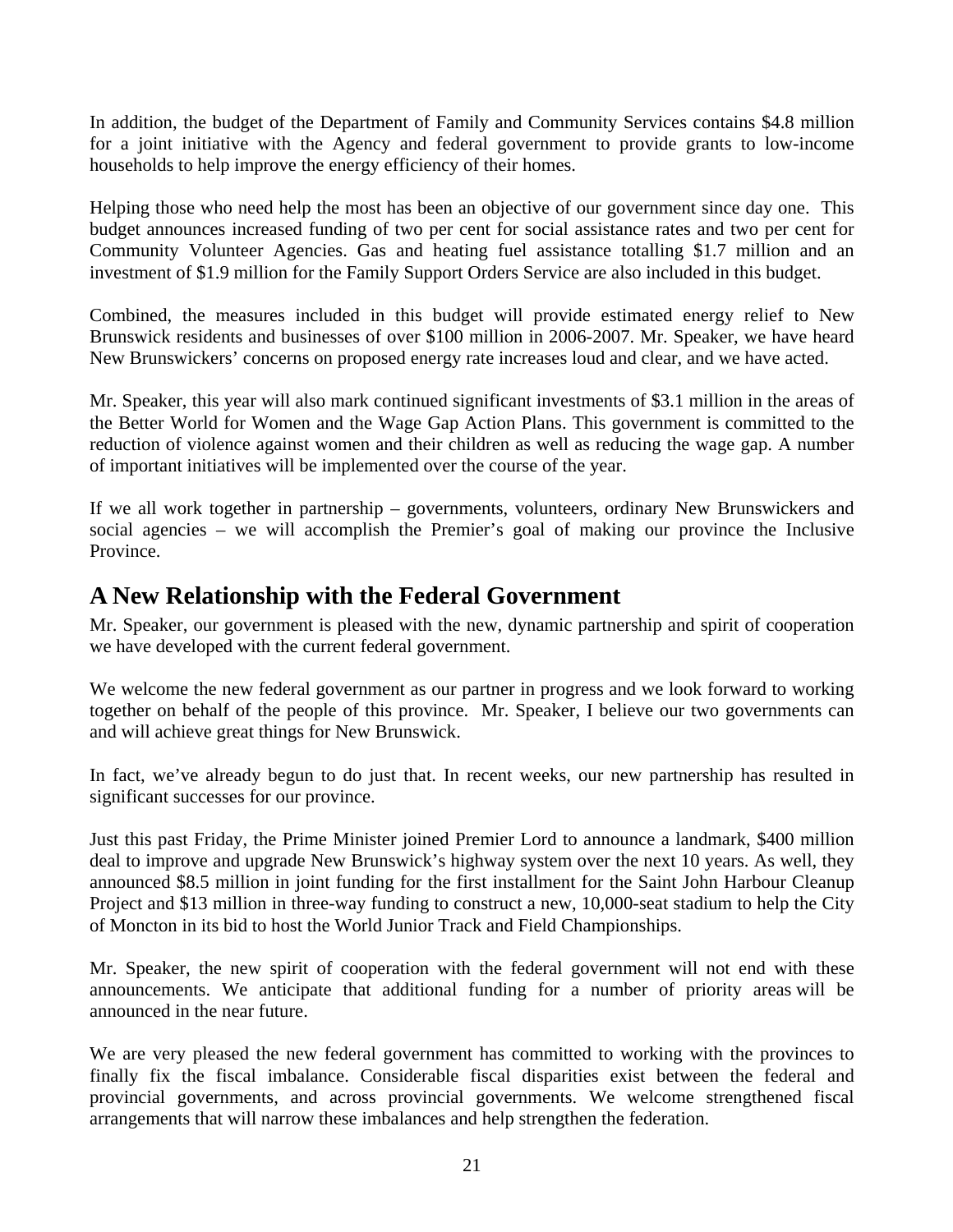Now that we have a strong, dedicated partner in Ottawa, we are confident we will be able to reach even higher and go even further than we could before.

# **Conclusion**

Mr. Speaker, this is a budget that makes new investments for people. This is a budget that builds on the foundation we have already put in place and makes investments in important new initiatives to create greater prosperity and social development with more effective government for all. Ministers will provide further details in their departmental estimates.

We have listened to New Brunswickers about their priorities. We are making significant investments in health and senior care and education and children. We have more doctors, nurses and teachers than ever before. We are making investments for people, jobs and strategic infrastructure. We are making investments to lower taxes, to help those in need and provide relief for energy costs.

The 2006-2007 Budget supports our vision of New Brunswick, builds on our results and our policies, further implements our commitments, maintains strong prudent fiscal management, takes the initial steps in meeting the Premier's new Five in Five Initiative and makes new investments for people.

As the Premier said in the State of the Province Address, we have big new opportunities ahead of us. We will continue getting results for people.

Thank you, Mr. Speaker.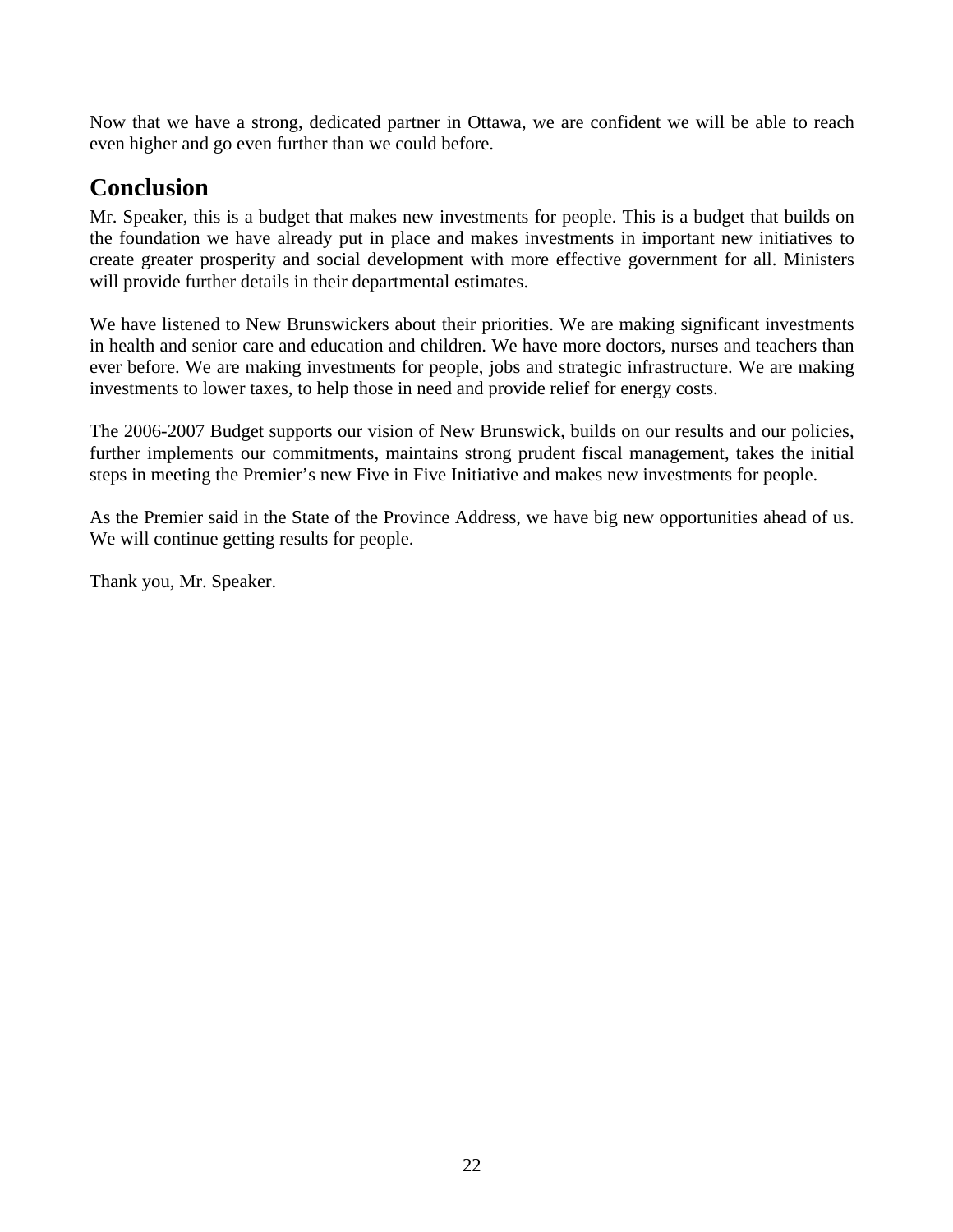**Appendix: Summary Budget Information**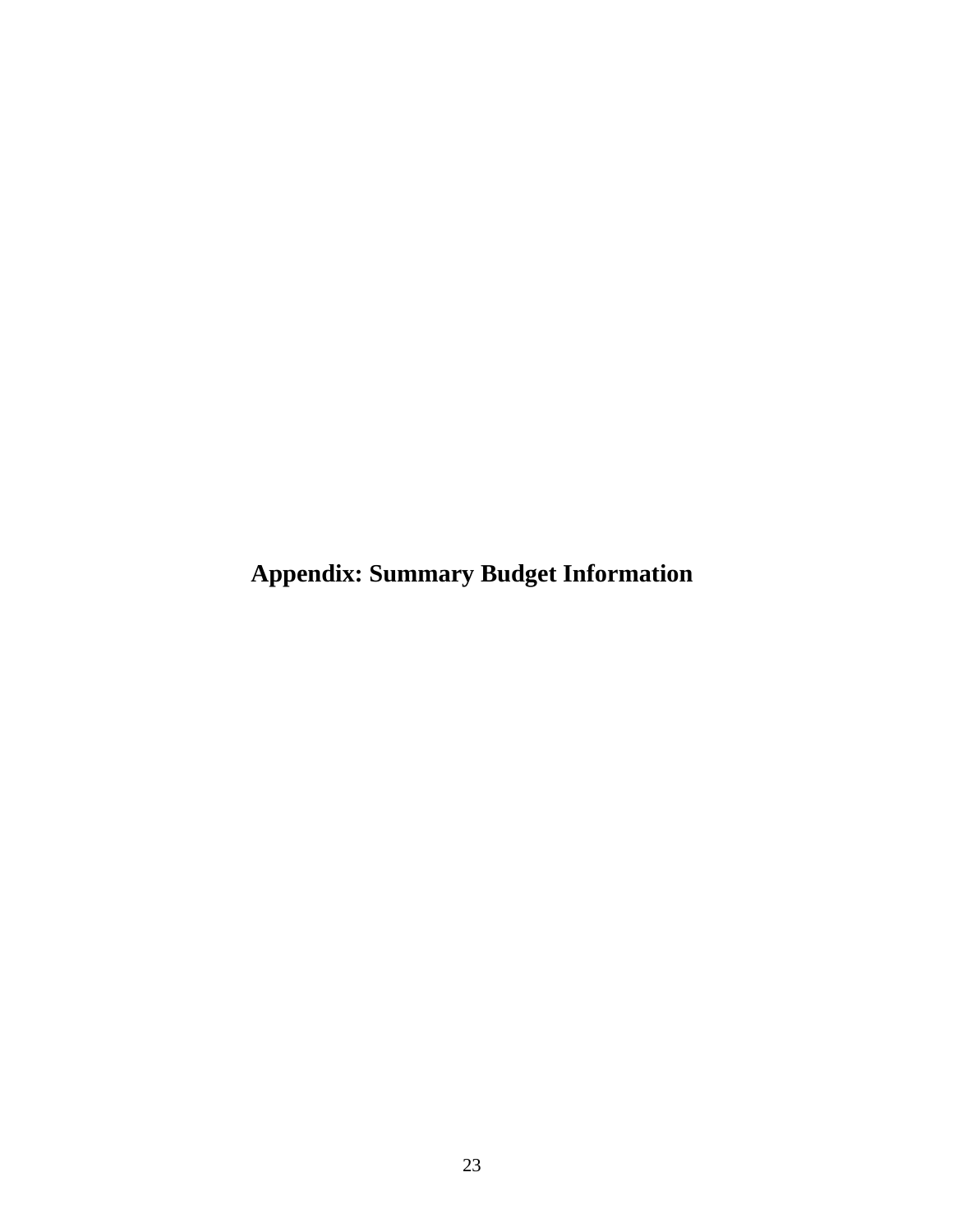#### **COMPARATIVE STATEMENT OF SURPLUS OR DEFICIT**

**Thousands**

**\$**

### **Year Ending March 31**

|                                                           | 2006            | 2006           | 2007            |
|-----------------------------------------------------------|-----------------|----------------|-----------------|
| <b>BUDGETARY ACCOUNTS</b>                                 | <b>Estimate</b> | <b>Revised</b> | <b>Estimate</b> |
| <b>Ordinary Account:</b>                                  |                 |                |                 |
|                                                           | 5,738,395       | 5,878,383      | 5,882,645       |
|                                                           | 5,588,880       | 5,727,787      | 5,798,433       |
|                                                           | 149,515         | 150,596        | 84,212          |
| <b>Capital Account:</b>                                   |                 |                |                 |
|                                                           | 41,284          | 31,445         | 28,256          |
|                                                           | 423,827         | 412,697        | 436,664         |
|                                                           | (382, 543)      | (381, 252)     | (408, 408)      |
| <b>Special Purpose Account:</b>                           |                 |                |                 |
|                                                           | 45,375          | 49,037         | 52,289          |
|                                                           | 46,080          | 50,458         | 55,533          |
|                                                           | (705)           | (1,421)        | (3,244)         |
| <b>Special Operating Agencies (net):</b>                  |                 |                |                 |
|                                                           | 57,260          | 64,894         | 65,403          |
|                                                           | 46,538          | 45,948         | 54,654          |
|                                                           | 10,722          | 18,946         | 10,749          |
|                                                           | 227,000         | 226,500        | 229,700         |
|                                                           |                 |                |                 |
|                                                           | 6,109,314       | 6,250,259      | 6,258,292       |
| Less: Capital Revenues Related to Tangible Capital Assets | (37,983)        | (26,972)       | (27,590)        |
|                                                           | 6,071,331       | 6,223,287      | 6,230,702       |
|                                                           | 6,105,325       | 6,236,890      | 6,345,284       |
|                                                           | 211,564         | 198,437        | 209,123         |
|                                                           | (344, 438)      | (328, 858)     | (345,928)       |
|                                                           | 5,972,451       | 6,106,469      | 6,208,479       |
|                                                           | 98,880          | 116,818        | 22,224          |

**Note:** Columns may not add due to rounding.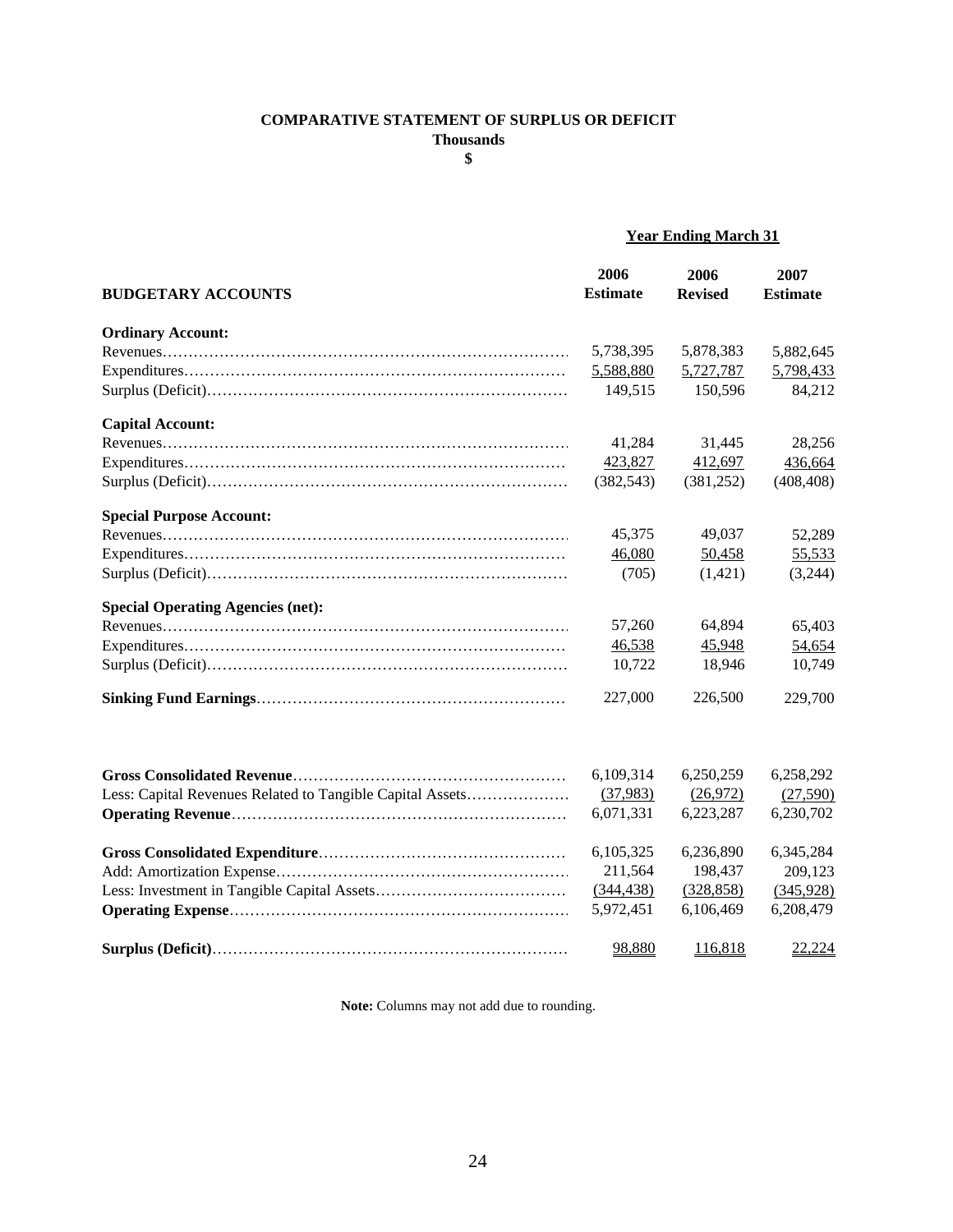#### **OPERATING REVENUE 2006-2007 Thousands \$**

| <b>DEPARTMENT</b>                                             | <b>ORDINARY</b><br><b>ACCOUNT</b> | <b>CAPITAL</b><br><b>ACCOUNT</b> | <b>SPECIAL</b><br><b>PURPOSE</b><br><b>ACCOUNT</b> | <b>SPECIAL</b><br><b>OPERATING</b><br><b>AGENCY</b><br><b>NET</b> | <b>CAPITAL</b><br><b>REVENUE</b><br><b>ADJUSTMENT*</b> | <b>TOTAL</b> |
|---------------------------------------------------------------|-----------------------------------|----------------------------------|----------------------------------------------------|-------------------------------------------------------------------|--------------------------------------------------------|--------------|
|                                                               |                                   |                                  |                                                    |                                                                   |                                                        |              |
| Agriculture, Fisheries and Aquaculture                        | 3,942                             | $\boldsymbol{0}$                 | $\mathbf{0}$                                       | $\boldsymbol{0}$                                                  | $\boldsymbol{0}$                                       | 3,942        |
| <b>Business New Brunswick</b>                                 | 15,295                            | 20                               | $\theta$                                           | $\mathbf{0}$                                                      | $\boldsymbol{0}$                                       | 15,315       |
| Education                                                     | 20,018                            | $\mathbf{0}$                     | 10,655                                             | $\mathbf{0}$                                                      | $\mathbf{0}$                                           | 30,673       |
| Energy                                                        | 349                               | $\boldsymbol{0}$                 | $\boldsymbol{0}$                                   | $\mathbf{0}$                                                      | $\boldsymbol{0}$                                       | 349          |
| Energy Efficiency and Conservation<br>Agency of New Brunswick | 100                               | $\boldsymbol{0}$                 | $\mathbf{0}$                                       | $\mathbf{0}$                                                      | $\boldsymbol{0}$                                       | 100          |
| Environment                                                   | 4,841                             | $\mathbf{0}$                     | 5,187                                              | $\mathbf{0}$                                                      | $\mathbf{0}$                                           | 10,028       |
| Family and Community Services                                 | 63,480                            | 175                              | 12,737                                             | $\overline{0}$                                                    | $\mathbf{0}$                                           | 76,392       |
| Finance                                                       | 5,153,059                         | $\boldsymbol{0}$                 | 56                                                 | $\mathbf{0}$                                                      | $\boldsymbol{0}$                                       | 5,153,115    |
| Health                                                        | 24,106                            | 671                              | 1,335                                              | $\mathbf{0}$                                                      | (345)                                                  | 25,767       |
| Justice and Consumer Affairs                                  | 46,504                            | $\boldsymbol{0}$                 | 449                                                | $\mathbf{0}$                                                      | $\boldsymbol{0}$                                       | 46,953       |
| Legislative Assembly                                          | 442                               | $\mathbf{0}$                     | $\mathbf{0}$                                       | $\mathbf{0}$                                                      | $\mathbf{0}$                                           | 442          |
| <b>Local Government</b>                                       | 39                                | $\boldsymbol{0}$                 | $\boldsymbol{0}$                                   | $\boldsymbol{0}$                                                  | $\boldsymbol{0}$                                       | 39           |
| <b>Natural Resources</b>                                      | 79,599                            | 40                               | 2,502                                              | $\mathbf{0}$                                                      | $\mathbf{0}$                                           | 82,141       |
| Office of the Attorney General                                | 125                               | $\overline{0}$                   | $\theta$                                           | $\overline{0}$                                                    | $\mathbf{0}$                                           | 125          |
| Office of the Comptroller                                     | 150                               | $\mathbf{0}$                     | $\theta$                                           | $\mathbf{0}$                                                      | $\mathbf{0}$                                           | 150          |
| Other Agencies                                                | 233,696                           | $\boldsymbol{0}$                 | $\theta$                                           | $\mathbf{0}$                                                      | $\boldsymbol{0}$                                       | 233,696      |
| Post-Secondary Education and Training                         | 121,904                           | $\overline{0}$                   | 9,362                                              | 27,270                                                            | $\mathbf{0}$                                           | 158,536      |
| Public Safety                                                 | 103,687                           | $\overline{0}$                   | 6,884                                              | 5,541                                                             | $\mathbf{0}$                                           | 116,113      |
| <b>Regional Development Corporation</b>                       | 2,015                             | $\boldsymbol{0}$                 | $\boldsymbol{0}$                                   | 31,177                                                            | $\boldsymbol{0}$                                       | 33,192       |
| Supply and Services                                           | 834                               | 5                                | 1,055                                              | $\theta$                                                          | $\mathbf{0}$                                           | 1,894        |
| <b>Tourism and Parks</b>                                      | 3,281                             | $\mathbf{0}$                     | 55                                                 | 915                                                               | $\mathbf{0}$                                           | 4,251        |
| Transportation                                                | 5,180                             | 27,345                           | $\overline{0}$                                     | 500                                                               | (27, 245)                                              | 5,780        |
| Wellness, Culture and Sport                                   | $\boldsymbol{0}$                  | $\boldsymbol{0}$                 | 2,012                                              | $\mathbf{0}$                                                      | $\boldsymbol{0}$                                       | 2,012        |
| <b>TOTAL</b>                                                  | 5,882,645                         | 28,256                           | 52,289                                             | 65,403                                                            | (27,590)                                               | 6,001,002    |

Sinking Fund Earnings 229,700

#### **Operating Revenue**

**6,230,702**

\*Refers to Capital Revenues Related to Tangible Capital Assets

**Note:** Columns may not add due to rounding.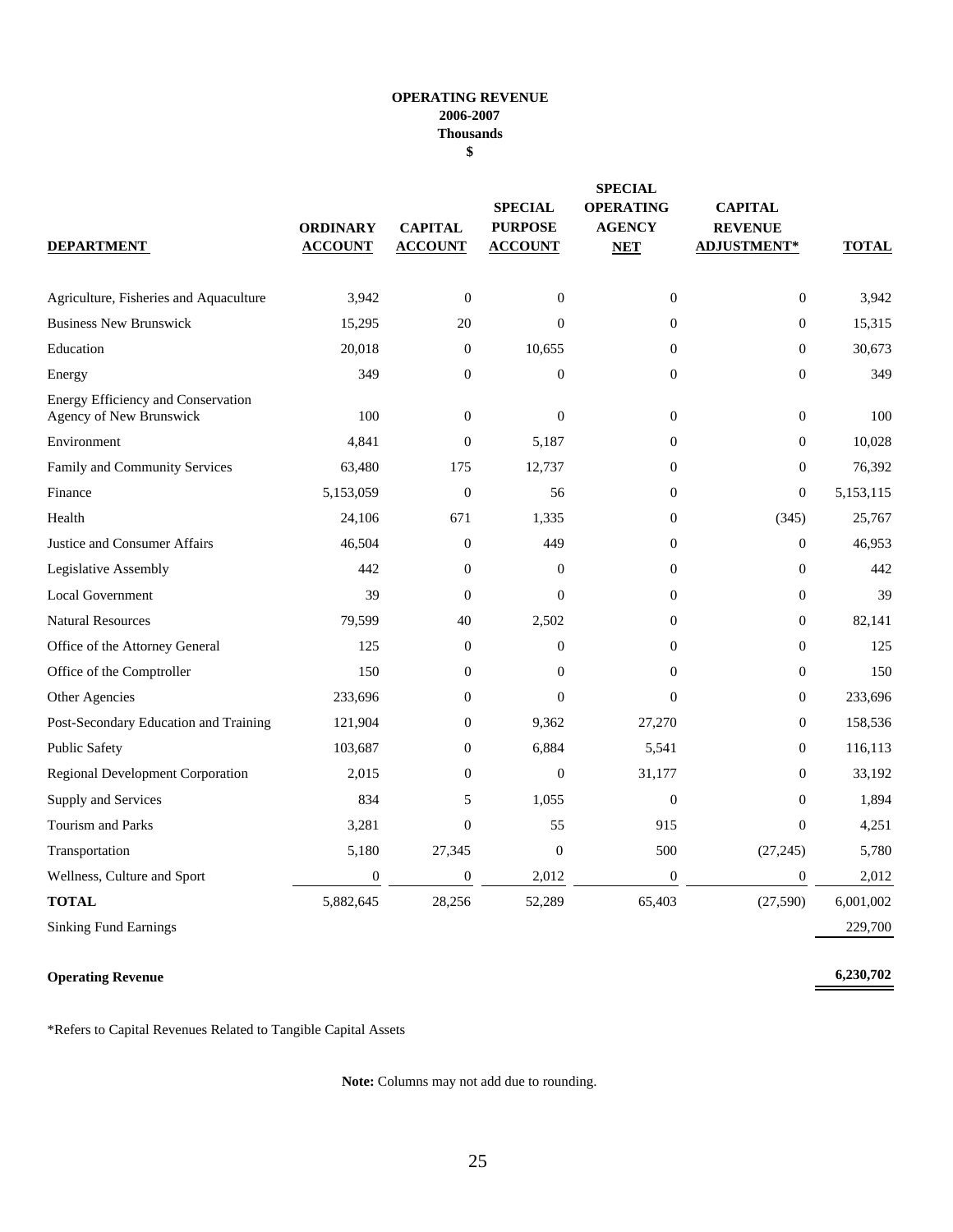#### **OPERATING EXPENSE 2006-2007 Thousands**

**\$**

| <b>DEPARTMENT</b>                                             | <b>ORDINARY</b><br><b>ACCOUNT</b> | <b>CAPITAL</b><br><b>EXPENSE</b> | <b>SPECIAL</b><br><b>PURPOSE</b><br><b>ACCOUNT</b> | <b>SPECIAL</b><br><b>OPERATING</b><br><b>AGENCY</b><br><b>NET</b> | <b>AMORTIZATION</b><br><b>EXPENSE</b> | <b>TOTAL</b> |
|---------------------------------------------------------------|-----------------------------------|----------------------------------|----------------------------------------------------|-------------------------------------------------------------------|---------------------------------------|--------------|
| Agriculture, Fisheries and Aquaculture                        | 32,081                            | 400                              | $\mathbf{0}$                                       | $\overline{0}$                                                    | $\boldsymbol{0}$                      | 32,481       |
| <b>Business New Brunswick</b>                                 | 37,116                            | $\boldsymbol{0}$                 | $\mathbf{0}$                                       | $\mathbf{0}$                                                      | $\mathbf{0}$                          | 37,116       |
| Education                                                     | 829,550                           | $\overline{0}$                   | 10,655                                             | $\overline{0}$                                                    | 971                                   | 841.176      |
| Energy                                                        | 1,975                             | $\overline{0}$                   | $\boldsymbol{0}$                                   | $\mathbf{0}$                                                      | $\mathbf{0}$                          | 1,975        |
| Energy Efficiency and Conservation<br>Agency of New Brunswick | 8,031                             | $\boldsymbol{0}$                 | $\theta$                                           | $\mathbf{0}$                                                      | $\mathbf{0}$                          | 8,031        |
| Environment                                                   | 14,801                            | 400                              | 5,600                                              | $\boldsymbol{0}$                                                  | 44                                    | 20,845       |
| <b>Executive Council Office</b>                               | 7,106                             | $\boldsymbol{0}$                 | $\overline{0}$                                     | $\mathbf{0}$                                                      | $\boldsymbol{0}$                      | 7,106        |
| Family and Community Services                                 | 789,113                           | $\boldsymbol{0}$                 | 14,500                                             | $\mathbf{0}$                                                      | 1,113                                 | 804,726      |
| Finance                                                       | 12,326                            | $\boldsymbol{0}$                 | 56                                                 | $\boldsymbol{0}$                                                  | $\mathbf{0}$                          | 12,382       |
| <b>General Government</b>                                     | 458,266                           | $\overline{0}$                   | $\mathbf{0}$                                       | $\overline{0}$                                                    | $\mathbf{0}$                          | 458,266      |
| Health                                                        | 1,897,517                         | $\overline{0}$                   | 1,335                                              | $\mathbf{0}$                                                      | 53,060                                | 1,951,912    |
| Intergovernmental Affairs                                     | 3,035                             | $\boldsymbol{0}$                 | $\boldsymbol{0}$                                   | $\mathbf{0}$                                                      | $\boldsymbol{0}$                      | 3,035        |
| Justice and Consumer Affairs                                  | 34,435                            | $\overline{0}$                   | 449                                                | $\overline{0}$                                                    | $\mathbf{0}$                          | 34,884       |
| Legislative Assembly                                          | 18,015                            | $\Omega$                         | $\theta$                                           | $\overline{0}$                                                    | $\mathbf{0}$                          | 18,015       |
| <b>Local Government</b>                                       | 110,365                           | 125                              | $\mathbf{0}$                                       | $\overline{0}$                                                    | 38                                    | 110,528      |
| Maritime Provinces Higher Education<br>Commission             | 147,542                           | $\boldsymbol{0}$                 | $\theta$                                           | $\overline{0}$                                                    | $\mathbf{0}$                          | 147,542      |
| <b>Natural Resources</b>                                      | 96,917                            | $\boldsymbol{0}$                 | 2,626                                              | $\mathbf{0}$                                                      | 185                                   | 99,728       |
| Office of the Attorney General                                | 13,607                            | $\boldsymbol{0}$                 | $\boldsymbol{0}$                                   | $\mathbf{0}$                                                      | $\boldsymbol{0}$                      | 13,607       |
| Office of the Comptroller                                     | 4,899                             | $\boldsymbol{0}$                 | $\theta$                                           | $\boldsymbol{0}$                                                  | $\mathbf{0}$                          | 4,899        |
| Office of Human Resources                                     | 5,675                             | $\overline{0}$                   | $\mathbf{0}$                                       | $\theta$                                                          | $\mathbf{0}$                          | 5,675        |
| Office of the Premier                                         | 1,169                             | $\overline{0}$                   | $\overline{0}$                                     | $\mathbf{0}$                                                      | $\mathbf{0}$                          | 1,169        |
| Post-Secondary Education and Training                         | 256,359                           | $\mathbf{0}$                     | 9,361                                              | 27,270                                                            | $\boldsymbol{0}$                      | 292,990      |
| <b>Public Safety</b>                                          | 105,982                           | $\boldsymbol{0}$                 | 7,320                                              | 6,005                                                             | $\boldsymbol{0}$                      | 119,307      |
| <b>Regional Development Corporation</b>                       | 38,505                            | 15,400                           | $\boldsymbol{0}$                                   | 32,673                                                            | $\boldsymbol{0}$                      | 86,578       |
| Service of the Public Debt                                    | 575,143                           | $\boldsymbol{0}$                 | $\boldsymbol{0}$                                   | $\mathbf{0}$                                                      | $\boldsymbol{0}$                      | 575,143      |
| Supply and Services                                           | 97,507                            | 12,111                           | 1,613                                              | $\mathbf{0}$                                                      | 36,940                                | 148,171      |
| Tourism and Parks                                             | 26,687                            | 1,200                            | 55                                                 | 1,186                                                             | 1,207                                 | 30,335       |
| Transportation                                                | 158,630                           | 61,100                           | $\boldsymbol{0}$                                   | (12, 480)                                                         | 115,565                               | 322,815      |
| Wellness, Culture and Sport                                   | 16,079                            | $\boldsymbol{0}$                 | 1,963                                              | $\boldsymbol{0}$                                                  | $\boldsymbol{0}$                      | 18,042       |
| <b>TOTAL</b>                                                  | 5,798,433                         | 90,736                           | 55,533                                             | 54,654                                                            | 209,123                               |              |

**Operating Expense 6,208,479**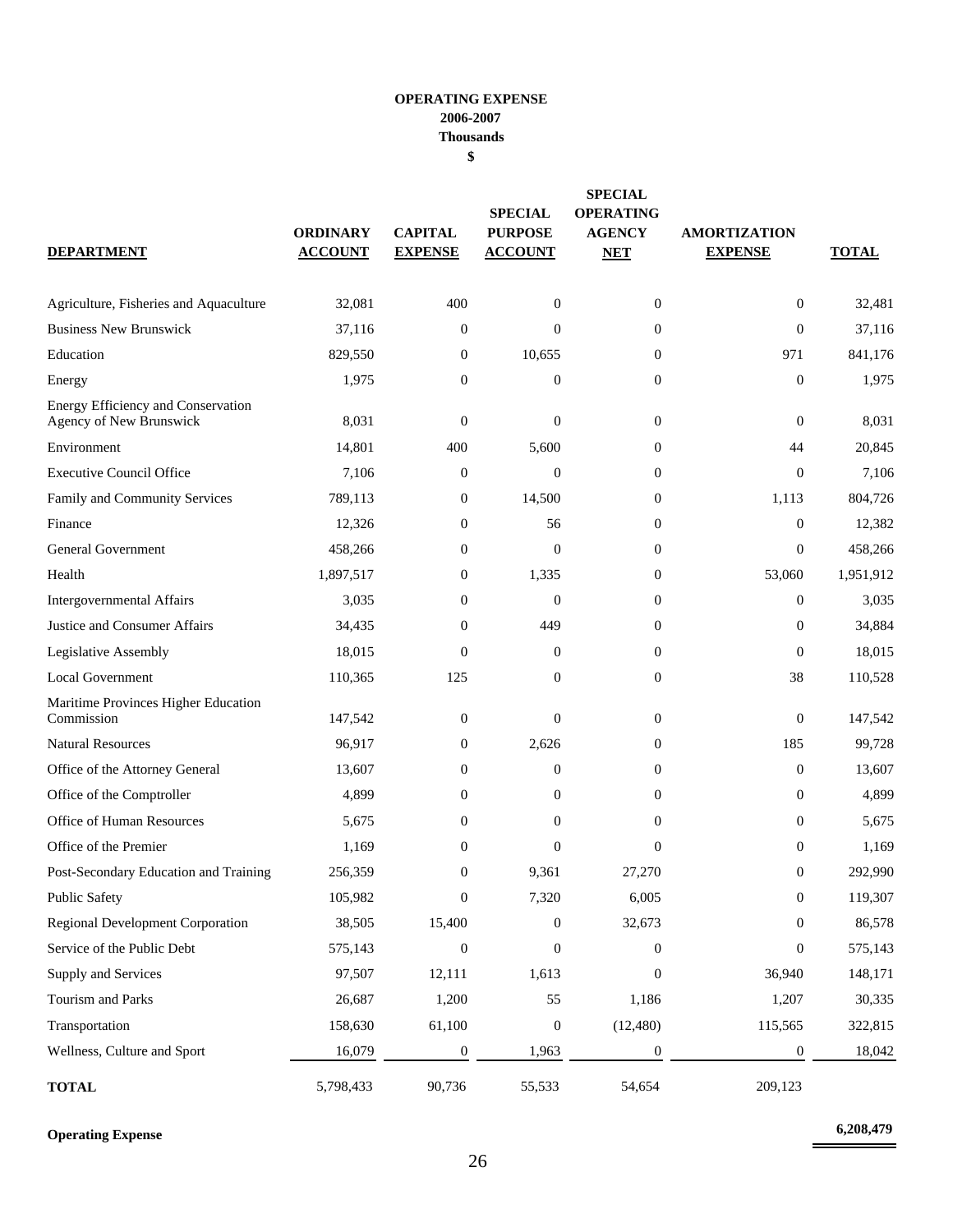#### **COMPARATIVE STATEMENT OF ESTIMATED GROSS REVENUE BY SOURCE**

**2006-2007**

**Thousands**

**\$**

|                                      | <b>Year Ending March 31</b> |                        |                         |  |
|--------------------------------------|-----------------------------|------------------------|-------------------------|--|
| <b>OWN SOURCE</b>                    | 2006<br><b>Estimate</b>     | 2006<br><b>Revised</b> | 2007<br><b>Estimate</b> |  |
| <b>Taxes</b>                         |                             |                        |                         |  |
|                                      | 1,021,000                   | 1,060,000              | 1,104,700               |  |
|                                      | 154,200                     | 150,300                | 178,400                 |  |
|                                      | 2,200                       | 8,000                  | 8,000                   |  |
|                                      | 337,000                     | 346,000                | 353,200                 |  |
|                                      | 827,600                     | 837,900                | 814,300                 |  |
|                                      | 236,000                     | 234,000                | 236,300                 |  |
|                                      | 99,000                      | 93,000                 | 93,000                  |  |
|                                      | 80                          | 65                     | 65                      |  |
|                                      | 38,350                      | 40,150                 | 41,200                  |  |
|                                      | 5,200                       | 5,500                  | 6,000                   |  |
|                                      | 41,300                      | 36,300                 | 33,900                  |  |
|                                      | 10,000                      | 10,000                 | 10,000                  |  |
|                                      | 2,771,930                   | 2,821,215              | 2,879,065               |  |
|                                      | 155,528                     | 252,943                | 118,808                 |  |
|                                      | 102,664                     | 102,560                | 103,486                 |  |
|                                      | 215,181                     | 208,124                | 209,237                 |  |
|                                      | 67,961                      | 65,670                 | 67,276                  |  |
|                                      | 122,925                     | 110,125                | 110,125                 |  |
|                                      | 1,737                       | 1,437                  | 1,486                   |  |
|                                      | 15,521                      | 15,797                 | 14,670                  |  |
|                                      | 3,453,446                   | 3,577,870              | 3,504,153               |  |
| <b>Unconditional Grants - Canada</b> |                             |                        |                         |  |
|                                      | 1,348,000                   | 1,348,000              | 1,432,200               |  |
|                                      | 0                           | 1,000                  | 0                       |  |
|                                      | $\overline{0}$              | 5                      | $\Omega$                |  |
|                                      | 483,400                     | 488,000                | 490,200                 |  |
|                                      | 204,300                     | 207,100                | 211,600                 |  |
|                                      | 1,900                       | 1,900                  | 1,900                   |  |
|                                      | 2,037,600                   | 2,046,005              | 2,135,900               |  |
|                                      | 247,349                     | 254,509                | 242,592                 |  |
|                                      | 2,284,949                   | 2,300,514              | 2,378,492               |  |
|                                      | 5,738,395                   | 5,878,383              | 5,882,645               |  |

**Note:** Columns may not add due to rounding.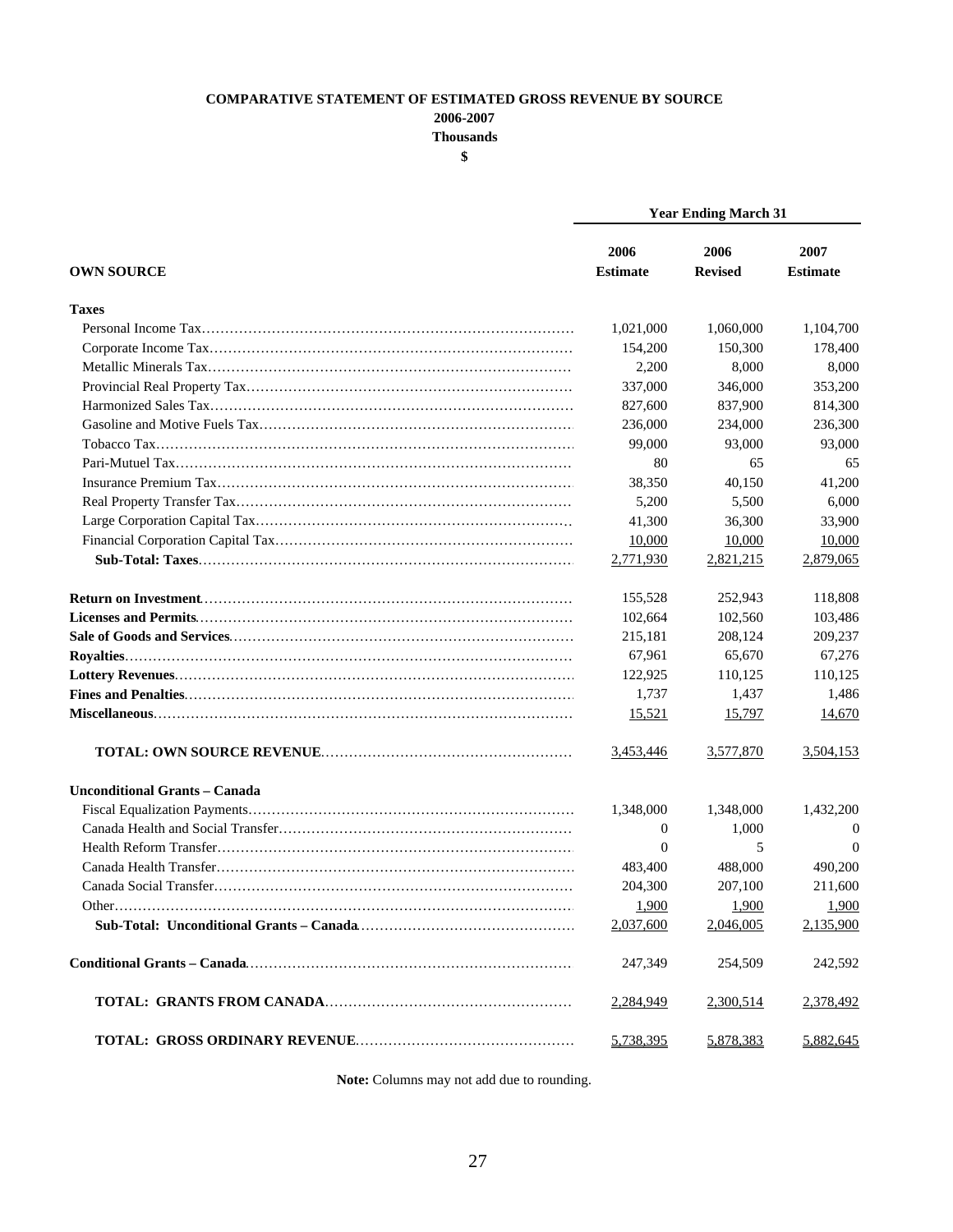#### **BALANCED BUDGET RESULTS Millions**

**\$**

| <b>Year Ending March 31</b> |                        |                         |  |
|-----------------------------|------------------------|-------------------------|--|
| 2005<br>Actual              | 2006<br><b>Revised</b> | 2007<br><b>Estimate</b> |  |
| 5.959.8                     | 6.223.3                | 6.230.7                 |  |
| 0.0                         | (3.7)                  | 1.7                     |  |
| 5.959.8                     | 6.219.6                | 6,232.4                 |  |
| 5,717.6                     | 6.106.5                | 6,208.5                 |  |
| 242.2                       | 113.1                  | 23.9                    |  |
| 0.0                         | 242.2                  | 355.3                   |  |
| 242.2                       | 355.3                  | 379.2                   |  |

**Based on proposed** *Fiscal Responsibility and Balanced Budget Act.*

**Note:** Columns may not add due to rounding.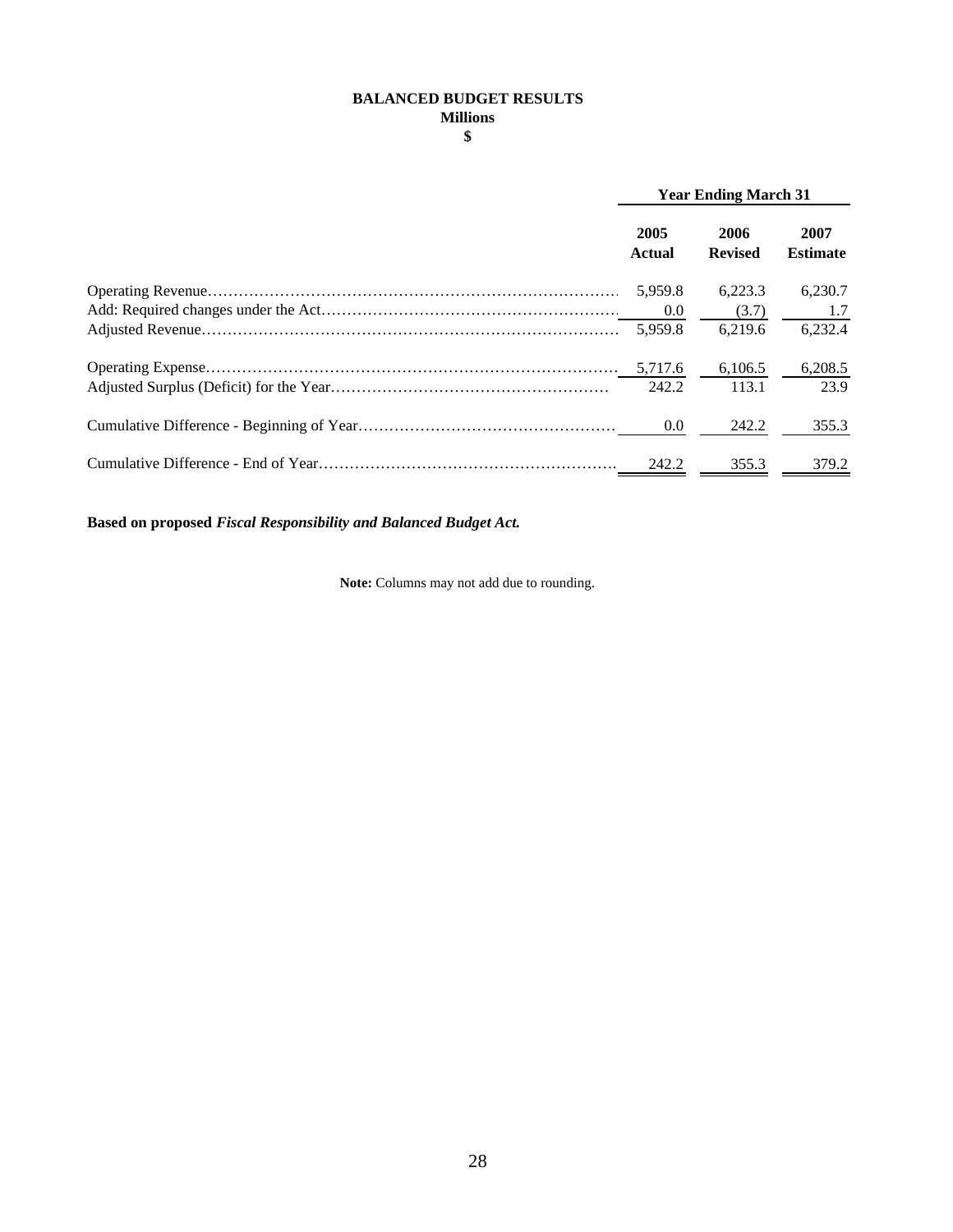#### **NET DEBT Millions \$**

#### **Year Ending March 31**

|          | 2000    | 2007<br><b>Estimate</b> |
|----------|---------|-------------------------|
| Net Debt | 7,048.9 | 6,909.6                 |

Decrease in Net Debt 1999-2000 to 2006-2007: 139.3